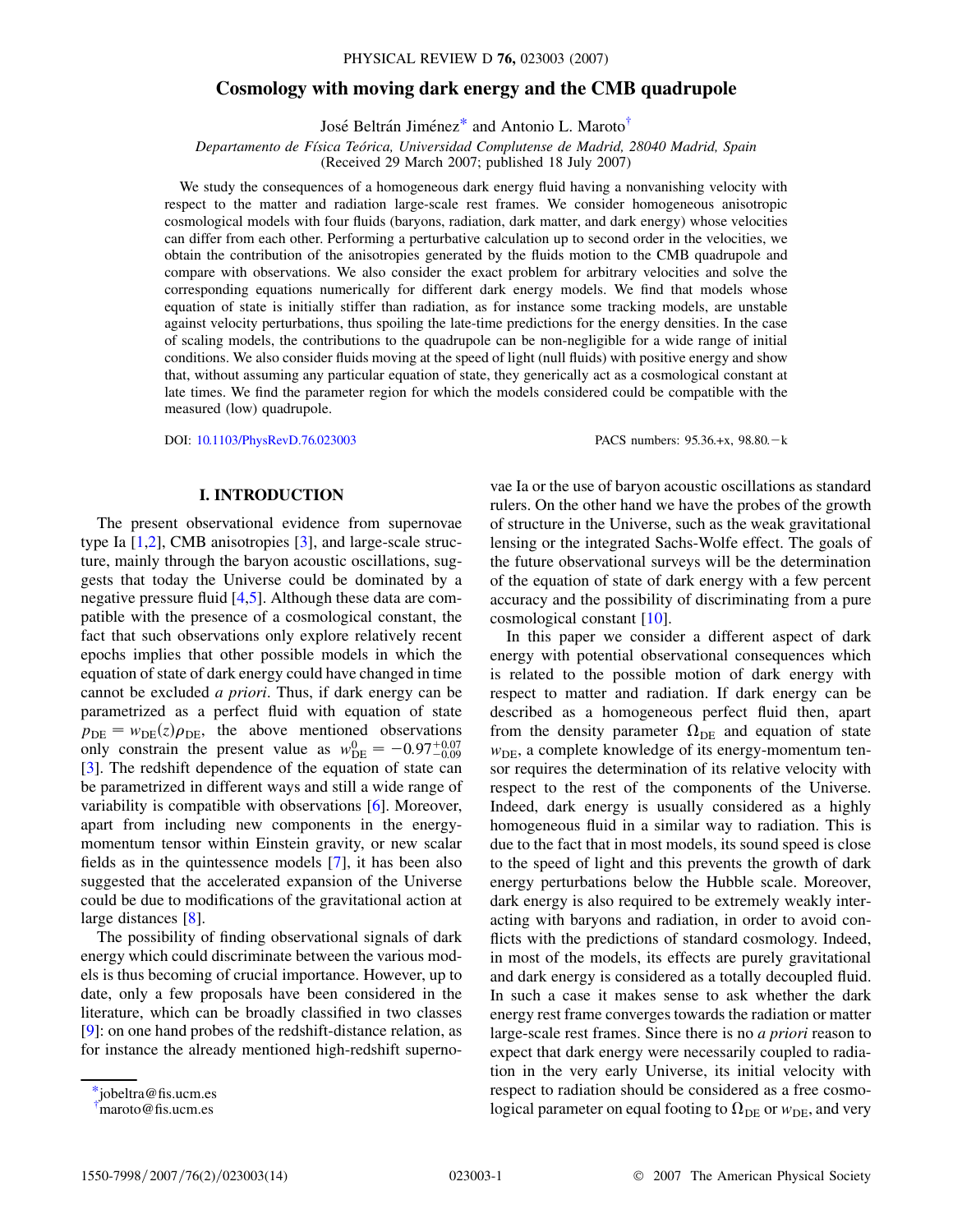much in the same way as those parameters, the relative velocity of dark energy should be determined by observations. In addition, the fact that a pure cosmological constant is invariant under change of frame implies that the potential effects associated to a nonvanishing relative velocity will be exclusively present in models with varying equation of state.

The metric anisotropies generated by the fluids motion can affect both the temperature and polarization of the CMB. In a previous work  $[11]$  $[11]$  $[11]$ , we have started the study of such effects on the CMB dipole. We have shown that the motion of dark energy is not incompatible with the current measurements of the dipole, but instead, it modifies its usual interpretation. Thus, when dark energy is moving, the dipole is generated by the motion of emitter and observer with respect to the cosmic center of mass and not with respect to the background radiation. This fact can also have important consequences for the generation of matter bulk flows on very large scales [[12](#page-12-11)]. In this work we consider the effects of motion on the CMB quadrupole. In the last years, the interest in anisotropic models (see [\[13](#page-12-12)[,14\]](#page-12-13) and references therein) has grown mainly motivated by some unexpected features in the low multipoles of the CMB temperature anisotropies, in particular, the low value of the quadrupole and the quadrupole-octupole alignment which could suggest the existence of a preferred direction in the Universe  $[15,16]$  $[15,16]$ . In this work we explore this possibility by considering cosmologies with several moving fluids (see [[17\]](#page-12-16) for previous works).

The paper is organized as follows: in Sec. II we obtain the metric solution for a model with moving fluids up to second order in the velocities. In Sec. III, we obtain the corresponding CMB temperature anisotropies and the contribution to the quadrupole. In Sec. IV we consider the exact problem for large velocities and obtain the general expression for the quadrupole. Section V is devoted to the application of the previous results to different dark energy models. Finally Sec. VI contains the main conclusions of the paper.

# **II. SLOW-MOVING FLUIDS: SECOND ORDER EQUATIONS**

Let us consider a universe filled with four homogeneous perfect fluids: baryons, radiation, dark matter, and dark energy. For matter and radiation we shall consider their usual equations of state, i.e.,  $p_R = \frac{1}{3} \rho_R$  and  $p_B = p_{DM} =$ 0, whereas for dark energy we shall use:  $p_{DE}$  =  $w_{\text{DE}}(z)\rho_{\text{DE}}$ , which in general depends on redshift. In an arbitrary frame, the energy-momentum tensor for each component takes the perfect fluid form

$$
T_{\alpha}^{\mu\nu} = (\rho_{\alpha} + p_{\alpha})u_{\alpha}^{\mu}u_{\alpha}^{\nu} - p_{\alpha}g^{\mu\nu}, \qquad (1)
$$

<span id="page-1-0"></span>where  $\alpha = B$ , *R*, DM, DE. We shall consider homogeneity in the fluids so that all the quantities appearing in  $(1)$  $(1)$  $(1)$  will just depend on conformal time

$$
\rho_{\alpha} = \rho_{\alpha}(\eta), \qquad u_{\alpha}^{\mu} = \gamma_{\alpha}(\eta)(1, \vec{v}_{\alpha}(\eta)) \tag{2}
$$

with

$$
\gamma_{\alpha} = \frac{1}{\sqrt{g_{00} + g_{ij} v_{\alpha}^i v_{\alpha}^j}}.\tag{3}
$$

In order to simplify the problem and to obtain some analytical solutions we shall use perturbation theory, assuming that the fluids velocities are small, i.e.  $\vec{v}_{\alpha}^2 \ll 1$ . To that end, we expand the different quantities of the four fluids up to second order as follows:

$$
\rho_{\alpha} = \rho_{\alpha}^{(0)} + \rho_{\alpha}^{(1)} + \rho_{\alpha}^{(2)} + \cdots, \n\vec{v}_{\alpha} = \vec{v}_{\alpha}^{(1)} + \vec{v}_{\alpha}^{(2)} + \cdots,
$$
\n(4)

where we have imposed the fluids to be at rest to zeroth order, i.e.,  $\vec{v}_{\alpha}^{(0)} = 0$ . That way, the most general form for the metric is given by the perturbed Friedmann-Robertson-Walker metric:

$$
ds^{2} = a^{2}[[1 + 2(\phi^{(1)} + \phi^{(2)})]d\eta^{2} + 2[S_{i}^{(1)} + S_{i}^{(2)}]dx^{i}d\eta
$$

$$
-[(1 - 2(\psi^{(1)} + \psi^{(2)}))\delta_{ij} + h_{ij}]dx^{i}dx^{j}].
$$
 (5)

where we will follow the notation in  $[18]$  $[18]$  $[18]$ . In this expression,  $\phi^{(1)}$  and  $\psi^{(1)}$  are scalar perturbations of first order and will be determined from  $\rho_\alpha^{(1)}$  in the first order equations of motion. However, the second order scalar perturbations  $\phi^{(2)}$  and  $\psi^{(2)}$  can depend, not only on  $\rho_{\alpha}^{(2)}$  and  $(\rho_{\alpha}^{(1)})^2$  terms, but also on  $(\vec{v}_\alpha^{(1)})^2$  which are also scalars. Analogously, the first order vector perturbations  $\vec{S}^{(1)}$  can only be related to the first order velocities  $\vec{v}_{\alpha}^{(1)}$  in the equations of motion, whereas to second order,  $\vec{S}^{(2)}$  will be determined by combinations of  $\vec{v}_{\alpha}^{(2)}$  and  $F^{(1)}\vec{v}_{\alpha}^{(1)}$  where  $F^{(1)}$  is a scalar function of the first order scalar perturbations. Finally,  $h_{ij}$  is a traceless tensor perturbation which should be of second order and depend on the combinations  $v_{\alpha i}^{(1)} v_{\alpha j}^{(1)} - \frac{1}{3} \times$  $(v_{\alpha}^{(1)})^2 \delta_{ij}$ . Note that, since we are considering only timedependent perturbations on the energy-momentum tensor, all the perturbations on the metric will be functions only of time and, therefore, the perturbed metric does not contain any terms involving spatial derivatives.

So far, we have not done any specific gauge choice, so we still have four gauge degrees of freedom. Hence, we can simplify the problem by choosing our coordinates appropriately. In particular, we can fix the spatial coordinates so that the vector part of the metric vanishes  $\vec{S} = 0$ . The physical interpretation of this condition is apparent when solving the  $(0i)$  Einstein equation of the exact problem. Thus, we obtain the condition

<span id="page-1-1"></span>
$$
S_i = \frac{\sum_{\alpha} \gamma_{\alpha}^2 (\rho_{\alpha} + p_{\alpha}) g_{ij} v_{\alpha}^j}{\sum_{\alpha} \gamma_{\alpha}^2 (\rho_{\alpha} + p_{\alpha})},
$$
(6)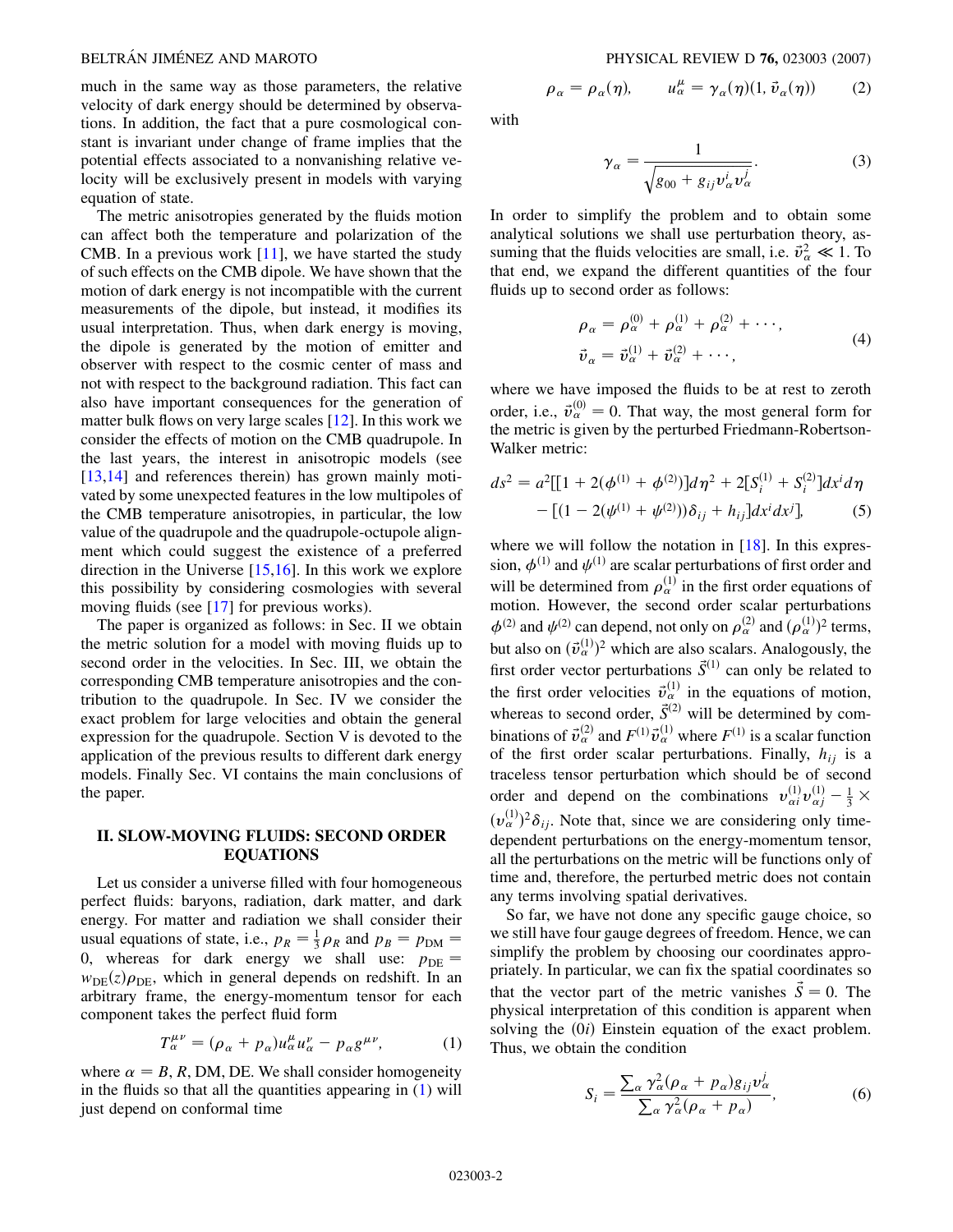where the metric is  $ds^2 = g_{\mu\nu} dx^{\mu} dx^{\nu}$ . Hence,  $\vec{S}$  can be interpreted as the relativistic cosmic center of mass velocity (see [\[11\]](#page-12-10)). Notice that in general, an observer at rest with respect to cosmic center of mass could be moving with respect to radiation or matter. On the other hand, the temporal coordinate can be chosen in such a way that  $\sum_{\alpha} (\rho_{\alpha} - \rho_{\alpha}^{(0)}) = 0$ , which means that the total density perturbations are identically zero. With this gauge choice, the (00) and *(ij)* components of Einstein equations  $G^{\mu}{}_{\nu}$  =  $8\pi GT^{\mu}{}_{\nu}$  up to second order adopt the form:

*Zeroth order*

$$
\mathcal{H}^2 = \frac{8\pi G}{3} a^2 \sum_{\alpha} \rho_{\alpha}^{(0)},\tag{7}
$$

$$
2\mathcal{H}' + \mathcal{H}^2 = -8\pi Ga^2 \sum_{\alpha} p_{\alpha}^{(0)}.
$$
 (8)

*First order*

$$
-\frac{6}{a^2}\mathcal{H}(\psi^{(1)} + \mathcal{H}\phi^{(1)}) = 0,
$$
 (9)

$$
\psi''^{(1)} + 2\mathcal{H}\psi'^{(1)} + \mathcal{H}\phi'^{(1)} + (\mathcal{H}^2 + 2\mathcal{H}')\phi^{(1)} = 0.
$$
\n(10)

*Second order*

<span id="page-2-0"></span>
$$
-2\mathcal{H}(\psi^{(2)}+(\psi^{(1)})^2)'-2\mathcal{H}^2(\phi^{(2)}-2(\phi^{(1)})^2)+\psi'^{(1)}(\psi'^{(1)}+4\mathcal{H}\phi^{(1)})=\frac{8\pi G}{3}a^2\sum_{\alpha}(\rho^{(0)}_{\alpha}+p^{(0)}_{\alpha})(v^{(1)}_{\alpha})^2,\tag{11}
$$

$$
\frac{2}{a^2} \Big[ (2\mathcal{H}' + \mathcal{H}^2)\phi^{(2)} + \mathcal{H}\phi^{(2)} + \psi^{(2)} + 2\mathcal{H}\psi^{(2)} - 2(\mathcal{H}^2 + 2\mathcal{H}')(\phi^{(1)})^2 + \frac{1}{2}\psi^{(1)}(\psi^{(1)} - 2\phi^{(1)})' + 2\psi^{(1)}(\psi^{(1)} - \phi^{(1)}) + 2\mathcal{H}\big[ ((\psi^{(1)})^2 + (\phi^{(1)})^2)' + 2\phi^{(1)}\psi^{(1)}\big] \Big] \delta_j^i + \frac{1}{2a^4} (a^2 h_j^{ii})' = 8\pi G \sum_{\alpha} (\rho_{\alpha}^{(0)} + p_{\alpha}^{(0)}) v_{\alpha}^{(1)i} v_{\alpha j}^{(1)} \tag{12}
$$

with  $d = \frac{d}{d\eta}$  and  $\mathcal{H} = a'/a$  is the Hubble parameter.

Nevertheless, the system is incomplete because there are more unknown variables than equations. In general, the problem with *n* fluids has ten independent Einstein equations, but the unknown quantities are the densities (assuming a given equation of state) and the three independent components of the four-velocity of each fluid (because of the constraint  $u^2 = 1$ ). Therefore, there are  $10 + 4n$  unknown functions, although, since there are four gauge degrees of freedom, we can fix four quantities and reduce the number of undetermined functions to  $6 + 4n$ . With this count, one needs  $4(n - 1)$  additional equations to complete the system. The simplest way to close the problem is by requiring the conservation of each energy-momentum tensor, assuming they are decoupled from each other:  $T^{\mu\nu}_{\alpha}$  = 0. Obviously, one can modify these relations by changing the right-hand side in order to consider interactions between the fluids. This guarantees the completeness of the system since it provides the  $4(n - 1)$  required equations (there are 4*n* extra equations, but the conservation of the total energy-momentum tensor makes one of those equations superfluous). For our case, these additional equations read for the energy and momentum conservation (notice that momentum conservation is trivial at zeroth order):

<span id="page-2-1"></span>*Zeroth order*

$$
\rho_{\alpha}^{\prime(0)} + 3\mathcal{H}(\rho_{\alpha}^{(0)} + p_{\alpha}^{(0)}) = 0. \tag{13}
$$

<span id="page-2-2"></span>*First order*

$$
\rho_{\alpha}^{\prime(1)} + 3\mathcal{H}(\rho_{\alpha}^{(1)} + p_{\alpha}^{(1)}) = 3(\rho_{\alpha}^{(0)} + p_{\alpha}^{(0)})\psi^{\prime(1)}, \qquad (14)
$$

$$
[a^4(\rho_\alpha^{(0)} + p_\alpha^{(0)})\vec{v}_\alpha^{(1)}] = 0.
$$
 (15)

*Second order*

$$
\rho_{\alpha}^{(2)} + 3\mathcal{H}(\rho_{\alpha}^{(2)} + p_{\alpha}^{(2)})
$$
\n
$$
= -\frac{1}{a^{4}} [a^{4}(\rho_{\alpha}^{(0)} + p_{\alpha}^{(0)})]' (\vec{v}_{\alpha}^{(1)})^{2} - (\rho_{\alpha}^{(0)} + p_{\alpha}^{(0)}) ((\vec{v}_{\alpha}^{(1)})^{2})'
$$
\n
$$
+ 3[(\rho_{\alpha}^{(0)} + p_{\alpha}^{(0)})((\psi^{(1)})^{2} + \psi^{(2)})' + (\rho_{\alpha}^{(1)} + p_{\alpha}^{(1)})\psi'^{(1)}],
$$
\n(16)

$$
\begin{split} \left[a^4((\rho_\alpha^{(0)} + p_\alpha^{(0)})(\vec{v}_\alpha^{(2)} - 2\phi^{(1)}\vec{v}_\alpha^{(1)}) + (\rho_\alpha^{(1)} + p_\alpha^{(1)})\vec{v}_\alpha^{(1)})\right] \\ &= a^4(\rho_\alpha^{(0)} + p_\alpha^{(0)})(5\psi^{(1)} - \phi^{(1)})'\vec{v}_\alpha^{(1)}, \end{split} \tag{17}
$$

where we have used the previous orders equations at each order.

# **III. CONTRIBUTIONS TO THE CMB QUADRUPOLE**

The relevant part of the metric for the quadrupole is given in our case just by  $h_{ij}$ , since it is the only part contributing to the anisotropy. The homogeneous scalar perturbations only affect the value of the monopole in a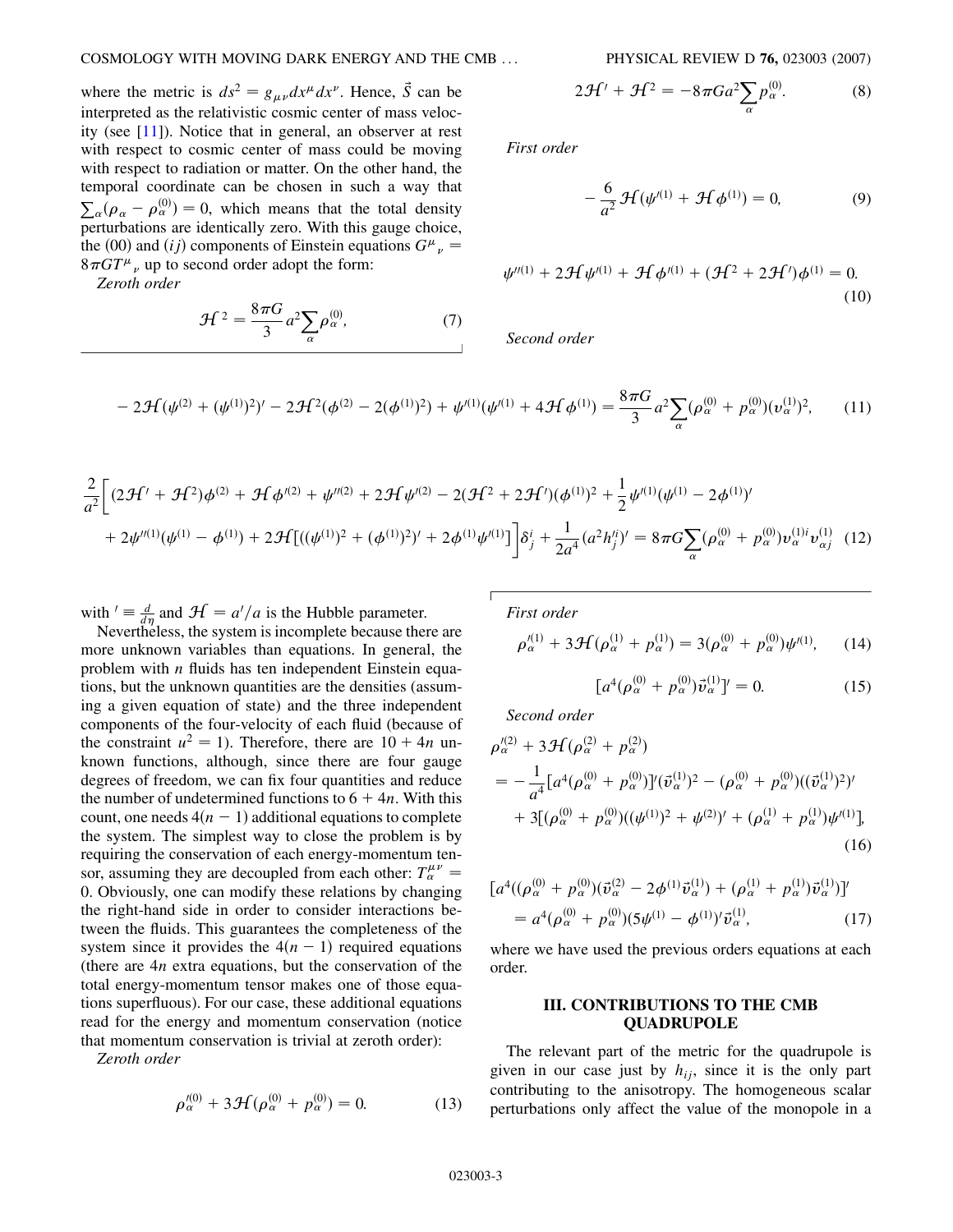negligible way. Concerning vector perturbations, we are working in the cosmic center of mass frame and accordingly those contributions vanish in our calculations. As commented in the introduction, the  $\vec{S}$  contributions have been studied in [[11](#page-12-10)] and modify the usual dipole contribution. Therefore, in order to calculate the quadrupole produced by this metric, we can consider just the tensor perturbation. Then, from now on, we shall use the metric

$$
ds^{2} = a^{2}(d\eta^{2} - (\delta_{ij} + h_{ij})dx^{i}dx^{j}).
$$
 (18)

<span id="page-3-0"></span>In order to calculate all the contributions to the temperature anisotropies generated by the metric perturbations, we should solve the corresponding radiative transfer equations (see [[19](#page-12-18),[20](#page-12-19)]). This is the system of Einstein-Boltzmann equations for the set of fluids. However, since we are only interested in the quadrupole anisotropy (which is not affected by microphysics at the time of recombination), the only relevant contribution for such a large angle contribution would be given by the Sachs-Wolfe effect which takes into account the variation in the energy of photons propagating from the last scattering surface [\[20\]](#page-12-19)

$$
\frac{\delta T}{T} = \frac{a_0 \mathcal{E}_0 - a_{\text{dec}} \mathcal{E}_{\text{dec}}}{a_{\text{dec}} \mathcal{E}_{\text{dec}}}.
$$
 (19)

<span id="page-3-2"></span><span id="page-3-1"></span>Here, the indices 0 and dec denote the present and decoupling times, respectively, and  $\mathcal E$  is the energy of the photon. For an observer with velocity  $u^{\mu} = \gamma(1, \vec{v})$  this energy is given by

$$
\mathcal{E} = g_{\mu\nu} u^{\mu} P^{\nu},\tag{20}
$$

with

$$
P^{\nu} = E \frac{dx^{\nu}}{d\lambda},\tag{21}
$$

where  $E$  parametrizes the photon energy and  $\lambda$  is an affine parameter. By the invariance of the action of the geodesics of a massless particle under conformal transformations of the affine parameter, the geodesics of the metric  $g_{\mu\nu}$  given by [\(18\)](#page-3-0) with affine parameter  $\lambda$  are the same as those of the metric  $\hat{g}_{\mu\nu} = a^{-2}g_{\mu\nu}$  with affine parameter  $\eta$  such that  $d\lambda = a^2 d\eta$ . The trajectory of the photon coming from the direction given by the Minkowski-null vector  $n^{\mu} = (1, \vec{n})$ with  $\vec{n}^2 = 1$  will be perturbed in such a way that we can write  $x^{\mu}(\eta) = n^{\mu} \eta + \delta x^{\mu}$ , where the second term corresponds to the contribution from  $h_{ij}$  which is of second order. Then, assuming that the observer velocity is of first order, the momentum of the photon to second order is

$$
P^{\nu} = \frac{E}{a^2} \left( n^{\nu} + \frac{d \delta x^{\nu}}{d \eta} \right).
$$
 (22)

Inserting this expression in  $(20)$  $(20)$  $(20)$  we obtain

$$
\mathcal{E} = \frac{E}{a} \left( 1 + \frac{1}{2} \vec{v}^2 - \vec{v} \cdot \vec{n} + \frac{d \delta x^0}{d \eta} \right).
$$
 (23)

For the  $\hat{g}_{\mu\nu}$  metric, the second order of the zero component of the geodesic equations in terms of the metric perturbation reduces to

$$
\frac{d^2\delta x^0}{d\eta^2} + \frac{1}{2}\frac{dh_{ij}}{d\eta}n^in^j = 0
$$
 (24)

which can be easily integrated to get

$$
\frac{d\delta x^0}{d\eta} = -\frac{1}{2}h_{ij}n^in^j.
$$
 (25)

Then, the energy of the photon results finally

$$
\mathcal{E} = \frac{E}{a} \left( 1 + \frac{1}{2} \vec{v}^2 - \vec{v} \cdot \vec{n} - \frac{1}{2} h_{ij} n^i n^j \right).
$$
 (26)

<span id="page-3-3"></span>Thus, by using this formula for the energy of the photon in Eq. [\(19\)](#page-3-2) and expanding up to second order we obtain the following expression for the temperature fluctuations:

$$
\frac{\delta T}{T} \simeq \frac{1}{2} \vec{v}^2|_{\text{dec}}^0 - \vec{v} \cdot \vec{n}|_{\text{dec}}^0 - (\vec{v}_{\text{dec}} \cdot \vec{n})(\vec{v} \cdot \vec{n})|_{\text{dec}}^0
$$

$$
-\frac{1}{2} h_{ij} n^i n^j|_{\text{dec}}^0. \tag{27}
$$

The first term in  $(27)$  only contributes to the monopole and the second term is a Doppler effect, although notice that since the velocities appearing in  $\vec{v} \cdot \vec{n}|_{\text{dec}}^0$  are referred to the  $\vec{S} = 0$  frame, in the case of moving fluids, the dipole is due to the motion of emitter and observer with respect to the cosmic center of mass, as commented above. Finally, the last two terms do contribute to the quadrupole. The first of them does not depend on the metric perturbation since it comes from the second order expansion of the denominator in [\(19\)](#page-3-2). As we will show below, this term is expected to be smaller than the last one. Therefore, the dominant contribution for the quadrupole is given by the following expression:

$$
\frac{\delta T_Q}{T} = -\frac{1}{2} (h_{ij}(a_0) - h_{ij}(a_{\text{dec}})) n^i n^j.
$$
 (28)

This formula shows that we only need to know  $h_{ij}$  in order to calculate the quadrupole and, besides, this term does not depend on the observer velocity. Moreover, it is easy to see from ([12](#page-2-0)) that the solution for  $h_{ij}$  is the following:

<span id="page-3-4"></span>
$$
h_{ij} = 6 \int_{a_*}^{a} \frac{1}{\tilde{a}^4} \left[ \int_{a_*}^{\tilde{a}} \hat{a}^2 \sum_{\alpha} (\rho_{\alpha}^{(0)} + p_{\alpha}^{(0)}) \left( \nu_{\alpha i}^{(1)} \nu_{\alpha j}^{(1)} - \frac{1}{3} \tilde{\nu}_{\alpha}^{(1)2} \delta_{ij} \right) \right] \times \frac{d\tilde{a}}{\sqrt{\sum_{\alpha} \rho_{\alpha}^{(0)}}} \frac{d\tilde{a}}{\sqrt{\sum_{\alpha} \rho_{\alpha}^{(0)}}},
$$
(29)

where  $a_*$  is the value of the scale factor at the time at which we specify the initial conditions for  $h_{ij}$ . Notice that the quadrupole does not depend on  $h_{ii}(a_*)$ , but only on the initial value of the derivatives. For simplicity we will assume that the metric anisotropies are generated by the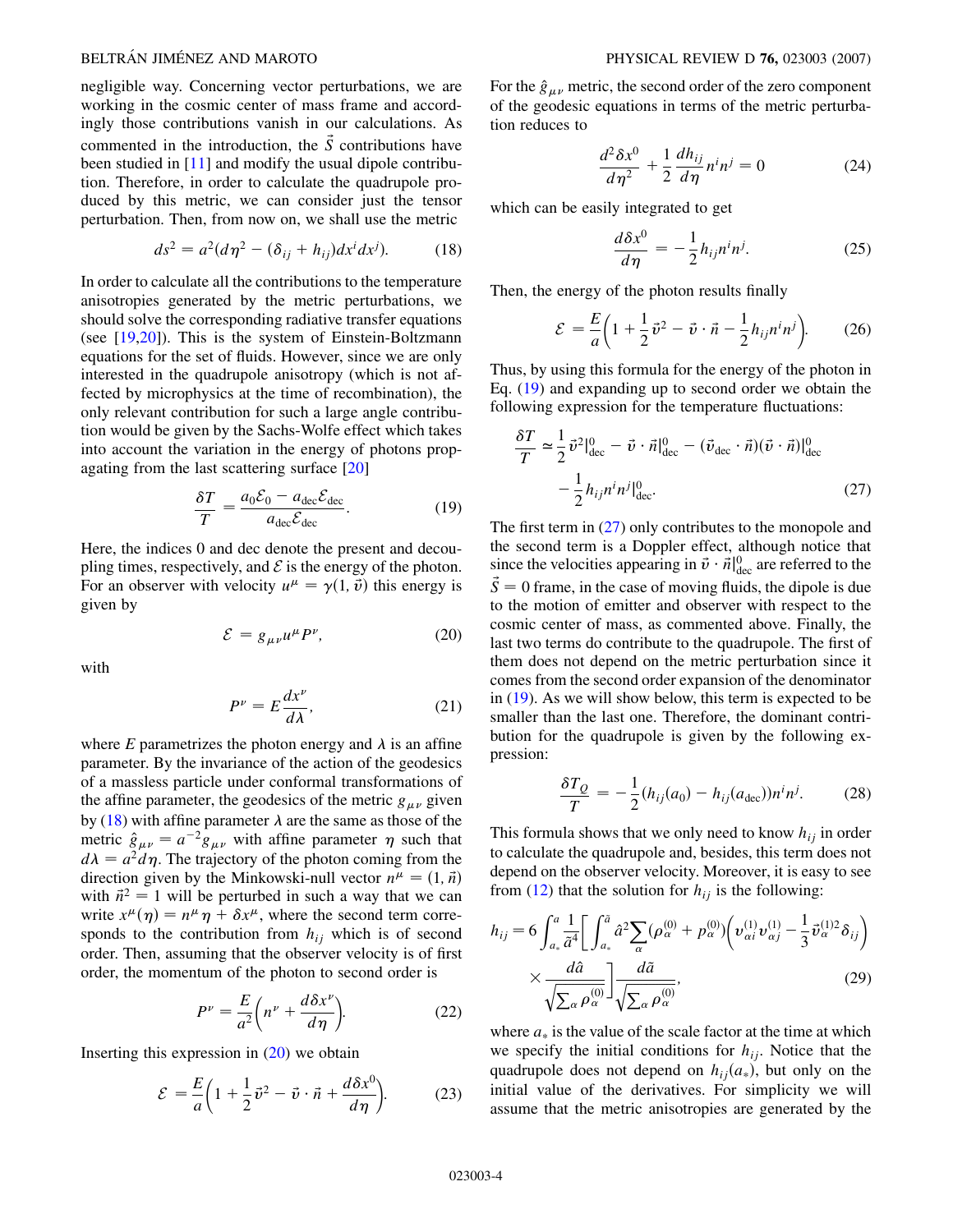fluids motion and therefore we consider a purely isotropic universe for  $a < a_*$ , i.e., we take  $h_{ij}(a_*) = h'_{ij}(a_*) = 0$ .

As we can see in the last expression, the quadrupole depends on both the zeroth order densities of the fluids and the first order of the velocities with respect to the center of mass. These quantities can be obtained from the conservation equations  $(13)$  $(13)$  $(13)$  and  $(15)$ . The zeroth order equations have the well-known solutions for the densities  $\rho_{\alpha}^{(0)} =$  $\rho_{0\alpha}a^{-3(w_{\alpha}+1)}$ ,  $\rho_{0\alpha}$  being the densities today. On the other hand, this expression for the zeroth order densities allows us to obtain the solutions for the velocities

$$
\vec{v}_{\alpha}^{(1)} = \vec{v}_{0\alpha} a^{3w_{\alpha}-1}, \tag{30}
$$

<span id="page-4-0"></span>where  $\vec{v}_{0\alpha}$  are the velocities of the fluids today. We see that, to first order, each fluid will move along a fixed direction. Well inside the radiation-dominated era, baryons and dark matter particles were coupled to radiation which, being the dominant component, will drag matter in such a way that the three fluids velocities are the same. From decoupling on, each fluid velocity will start evolving according to ([30\)](#page-4-0), i.e. matter will start reducing its velocity with respect to the cosmic center of mass frame, whereas radiation keeps moving at a constant velocity. Since dark matter is expected to decouple before baryons do, and both velocities scale in the same way, the two matter fluids are expected to be moving with constant relative velocity after recombination. Finally since the initial velocity of the three fluids (radiation, baryons, and dark matter) were the same, the direction of their velocities will also agree after recombination. On the other hand, the gauge condition  $\vec{S} = 0$  in [\(6\)](#page-1-1) yields the constraint

<span id="page-4-4"></span>
$$
\sum_{\alpha} (\rho_{\alpha}^{(0)} + p_{\alpha}^{(0)}) \vec{v}_{\alpha}^{(1)} = 0 \tag{31}
$$

<span id="page-4-1"></span>so we can conclude that dark energy should also move in the same direction as the rest of fluids in this frame. That way, each energy-momentum tensor (and therefore the total one) will have axisymmetry so the metric will also be axisymmetric. This means that the tensor perturbation  $h_{ij}$  is diagonal. In fact, if we choose the velocities along the *z*-axis, the tensor perturbation given by [\(29\)](#page-3-4) will be proportional to diag $(-1, -1, 2)$ . Taking into account the previous discussion, the final expression for the quadrupole results:

$$
\frac{\delta T_Q}{T} = -\frac{1}{2} (h(a_0) - h(a_{\text{dec}})) \left(\cos^2 \theta - \frac{1}{3}\right),\tag{32}
$$

where  $\theta$  is the angle formed by the observation direction and the velocities of the fluids, and  $h(a) = \sum_{\alpha} h_{\alpha}(a)$  with

<span id="page-4-5"></span>
$$
h_{\alpha}(a) = 6 \int_{a_{*}}^{a} \frac{1}{\tilde{a}^{4}} \left[ \int_{a_{*}}^{\tilde{a}} \hat{a}^{2} (\rho_{\alpha}^{(0)} + p_{\alpha}^{(0)}) \nu_{\alpha}^{(1)2} \frac{d\hat{a}}{\sqrt{\sum_{\alpha} \rho_{\alpha}^{(0)}}} \right]
$$

$$
\times \frac{d\tilde{a}}{\sqrt{\sum_{\alpha} \rho_{\alpha}^{(0)}}}. \tag{33}
$$

The function of  $\theta$  appearing in [\(32\)](#page-4-1) is proportional to the spherical harmonic  $Y_{20}$  so we can express the quadrupole fluctuation as

$$
\frac{\delta T_Q}{T} = \frac{2}{3} \sqrt{\frac{\pi}{5}} (h_0 - h_{\text{dec}}) Y_{20}.
$$
 (34)

It is usual to introduce the power spectrum of the temperature fluctuations of CMB as

$$
\frac{\delta T_{\ell}}{T} = \sqrt{\frac{1}{2\pi} \frac{\ell(\ell+1)}{2\ell+1} \sum_{m} |a_{\ell m}|^2},\tag{35}
$$

<span id="page-4-3"></span>where  $a_{\ell m}$  are the coefficients of the expansion in spherical harmonics. Moreover, the quadrupole is usually defined as

$$
Q = \frac{\delta T_2}{T} = \sqrt{\frac{3}{5\pi} \sum_{m=-2}^{2} |a_{2m}|^2}
$$
 (36)

<span id="page-4-2"></span>which, in our case, reduces to

$$
Q_A = \frac{2}{5\sqrt{3}} |h_0 - h_{\text{dec}}|.
$$
 (37)

The quadrupole given by  $(37)$  is due to the anisotropy of the space-time background (that is why the index *A* is introduced), but we have to add the standard isotropic fluctuation produced during inflation. Then, if we assume that the anisotropies are small, the total effect will be the linear superposition of both contributions (see  $[14]$ ):

$$
\delta T_T = \delta T_A + \delta T_I \tag{38}
$$

and, therefore

$$
a_{\ell m}^T = a_{\ell m}^A + a_{\ell m}^I. \tag{39}
$$

Notice that, as discussed in  $[14]$  $[14]$ , there is the possibility that the inflation-produced contribution could be strongly biased or antibiased by the anisotropic background, mainly in the case in which anisotropies grew as we go back in time. However as discussed in that reference, this is unlikely in general since it would require a correlation between the quantum origin and subsequent classical evolution. Moreover, in our case, the background evolution during inflation is isotropic and we do not expect any interference effect.

Following [\[21\]](#page-12-20), we can easily generalize our results to the case of an arbitrary orientation of our frame in which the velocities lie along the direction given by  $(\hat{\theta}, \hat{\phi})$ . In that case, the coefficients of the expansion are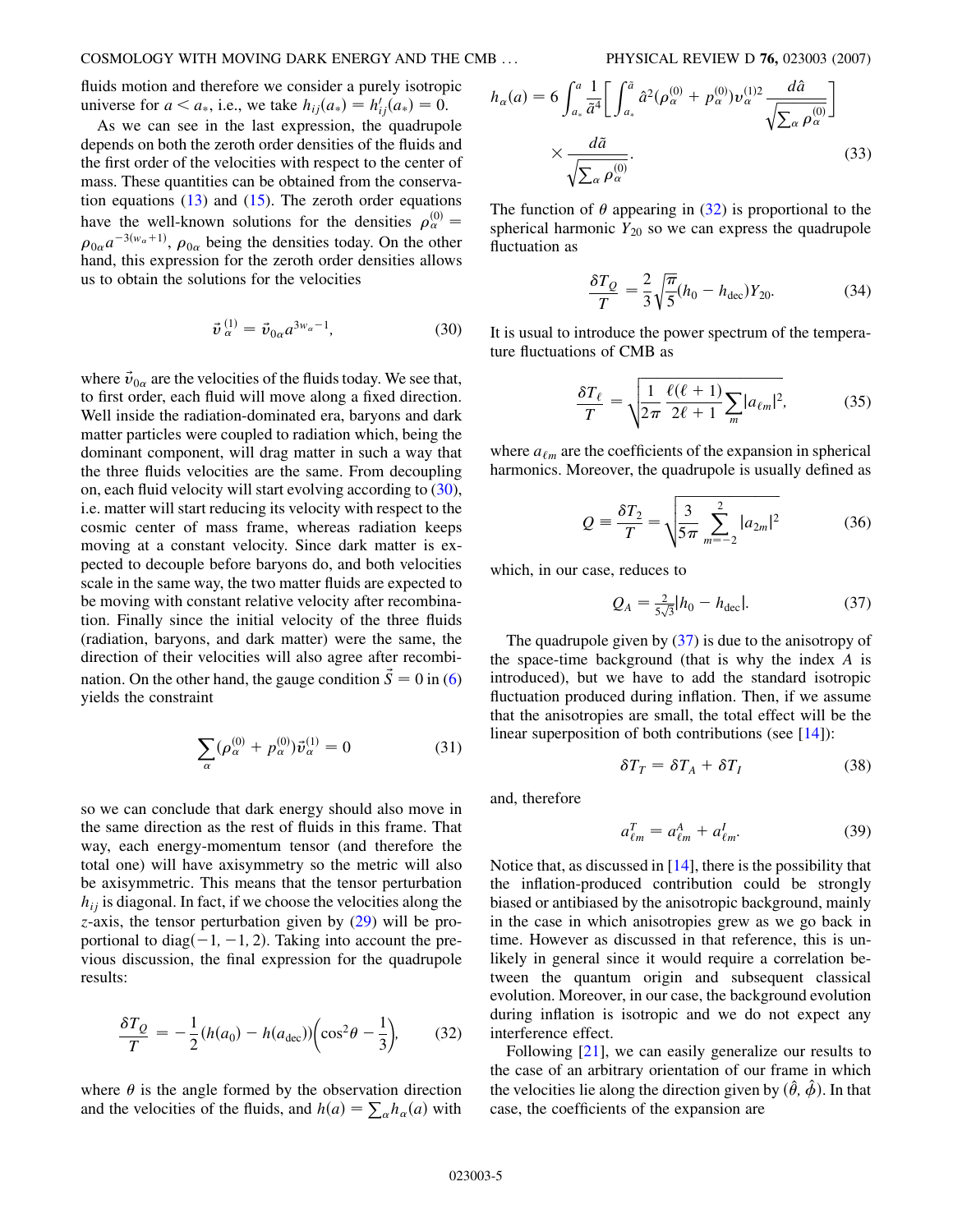$$
a_{20}^A = \frac{\sqrt{\pi}}{6\sqrt{5}} [1 + 3\cos 2\hat{\theta}] |h_0 - h_{\text{dec}}|,
$$
  
\n
$$
a_{21}^A = -(a_{2-1}^A)^* = -\sqrt{\frac{\pi}{30}} e^{-i\hat{\phi}} \sin 2\hat{\theta} |h_0 - h_{\text{dec}}|,
$$
\n
$$
a_{22}^A = (a_{2-2}^A)^* = \sqrt{\frac{\pi}{30}} e^{-2i\hat{\phi}} \sin^2 \hat{\theta} |h_0 - h_{\text{dec}}|.
$$
\n(40)

It is easy to show that the anisotropy quadrupole according to [\(36\)](#page-4-3) is still given by ([37](#page-4-2)) since *h* is scalar under rotations. Now, assuming that the coefficients  $a_{2m}^I$  only differ one from each other in a phase factor we can write

$$
a_{20}^I = \sqrt{\frac{\pi}{3}} e^{i\alpha_1} Q_I,
$$
  
\n
$$
a_{21}^I = -(a_{2-1}^I)^* = \sqrt{\frac{\pi}{3}} e^{i\alpha_2} Q_I,
$$
  
\n
$$
a_{22}^I = (a_{2-2}^I)^* = \sqrt{\frac{\pi}{3}} e^{i\alpha_3} Q_I
$$
\n(41)

which is justified because the standard inflation fluctuations are statistically isotropic. Then, the total quadrupole can be expressed as

$$
Q_T^2 = Q_A^2 + Q_I^2 - 2fQ_AQ_I, \qquad (42)
$$

where *f* is a function depending on the direction of the velocities  $(\hat{\theta}, \hat{\phi})$  and the phase factors  $\alpha_i$  of the coefficients  $a_{2m}^I$ , and whose expression is

$$
f = \frac{1}{4\sqrt{5}} [2\sqrt{6}] - \sin\hat{\theta}\cos(2\hat{\phi} + \alpha_3) + 2\cos\hat{\theta}\cos(\hat{\phi} + \alpha_2)]
$$
  
× sin $\hat{\theta}$  – (1 + 3 cos(2 $\hat{\theta}$ )) cos $\alpha_1$ ]. (43)

This function takes values such that

$$
|f| \le \bar{f} = \frac{\sqrt{39 + 6\sqrt{6}} + \sqrt{6} - 1}{4\sqrt{5}}.\tag{44}
$$

<span id="page-5-0"></span>Since the values of the phases  $\alpha_i$  are random, the total quadrupole lies between  $Q^2_+$  and  $Q^2_-$ , being

$$
Q_{\pm}^{2} = Q_{A}^{2} + Q_{I}^{2} \pm 2 \bar{f} Q_{A} Q_{I}
$$
 (45)

with  $\bar{f}$  the maximum of  $f$ .

The observed quadrupole from WMAP [\[3\]](#page-12-2) is given by  $(\delta T)^2_{\rm obs} = 236^{+560}_{-137} \mu K^2$  at the 68% C.L. or  $(\delta T)^2_{\rm obs} = 236^{+3591}_{-182} \mu K^2$  at the 95% C.L. These results define the corresponding 68% C.L or 95% C.L. intervals for the measured temperature fluctuations that we denote:  $((\delta T)^2_{\text{min}}, (\delta T)^2_{\text{max}})$ . For the theoretical quadrupole temperature interval  $((\delta T)^2)$ ,  $(\delta T)^2$ , obtained from ([45](#page-5-0)), to be compatible with observations, we therefore require  $(\delta T)^2_{\text{max}} \ge (\delta T)^2_{\text{min}}$  and  $(\delta T)^2_{\text{min}} \le (\delta T)^2_{\text{max}}$ . Using [\(45\)](#page-5-0) these two conditions impose limits on  $(\delta T_A)^2$  once the value of  $(\delta T)^2$  is fixed.

Let us first assume that inflation alone is able to account for the observed quadrupole, i.e.,  $(\delta T)^2 = 236 \mu K^2$ , then the first condition  $(\delta T)_{\text{max}}^2 \ge (\delta T)^2$  is automatically satisfied, because the minimum of  $(\delta T)^2_+$ , as a function of

 $\delta T_A$ , is  $(\delta T)^2_I$  which is larger than  $(\delta T)^2_{\text{min}}$ . Therefore, we obtain bounds on  $\delta T_A$  just from the second condition above, which are given by

<span id="page-5-2"></span>
$$
0 \ \mu \text{K}^2 \le (\delta T_A)^2 \le 1861 \ \mu \text{K}^2 \quad 68\% \text{C.L.},
$$
\n
$$
0 \ \mu \text{K}^2 \le (\delta T_A)^2 \le 5909 \ \mu \text{K}^2 \quad 95\% \text{C.L.}
$$
\n(46)

However, it is well known that the predictions of standard inflation, calculated from an almost flat spectrum of density perturbations, is larger than the central value of the measured quadrupole, in particular:  $(\delta T)^2_I \approx 1252 \mu K^2$ . In such a case the anisotropic contribution could help in reducing the value of the quadrupole for certain values of the phases and fluid velocities. Once again the first condition is automatically satisfied, and the second condition yields

<span id="page-5-1"></span>54 
$$
\mu
$$
K<sup>2</sup>  $\leq (\delta T_A)^2 \leq 3857 \mu$ K<sup>2</sup> 68%C.L.,  
0  $\mu$ K<sup>2</sup>  $\leq (\delta T_A)^2 \leq 9256 \mu$ K<sup>2</sup> 95%C.L. (47)

Notice that the 95% confidence interval includes the standard prediction from inflation and for that reason the lower limit vanishes in that case in ([47\)](#page-5-1). According to these results, for certain orientations of the velocities and the values of the phase factors, *QA* could lower the value of quadrupole and make it compatible with the observed one even at the  $1\sigma$  level. We will compare these limits with the predictions from several models, but before that we need to extend our calculations beyond the perturbative regime.

## **IV. FAST-MOVING FLUIDS: EXACT EQUATIONS**

In the previous section we have studied the problem of obtaining the quadrupole produced by the fact that dark energy does not share a common rest frame with matter and radiation. To that end, we have used cosmological perturbation theory to compute the metric perturbations by means of the simple formula  $(29)$  $(29)$  $(29)$ , valid when the velocities are small. Such formula could also be reasonably useful for high initial velocities provided they drop in time and rapidly reach the perturbative regime. If we look at Eq. ([30](#page-4-0)) we conclude that this condition is satisfied if  $w_\alpha$  <  $\frac{1}{3}$ . Besides, if  $w_{\alpha} = \frac{1}{3}$ , as in the radiation case, the velocity is constant so we just need to have a small initial velocity. However, some models have been proposed in which the total energy density of the Universe could contain in certain epochs a non-negligible contribution of fluids with equation of state such that  $w_{\alpha} > \frac{1}{3}$ . This is for instance the case of stiff-fluid cosmologies or some tracking dark energy models. In those cases the velocities grow in time, perturbation theory will eventually break down at some point and it becomes necessary to solve the exact problem.

In order to simplify the equations in this case, we shall change the gauge used in the previous section by one in which  $g_{00} = 1$ , keeping the condition  $g_{0i} = 0$ . Moreover, we shall also assume that the fluids are moving along the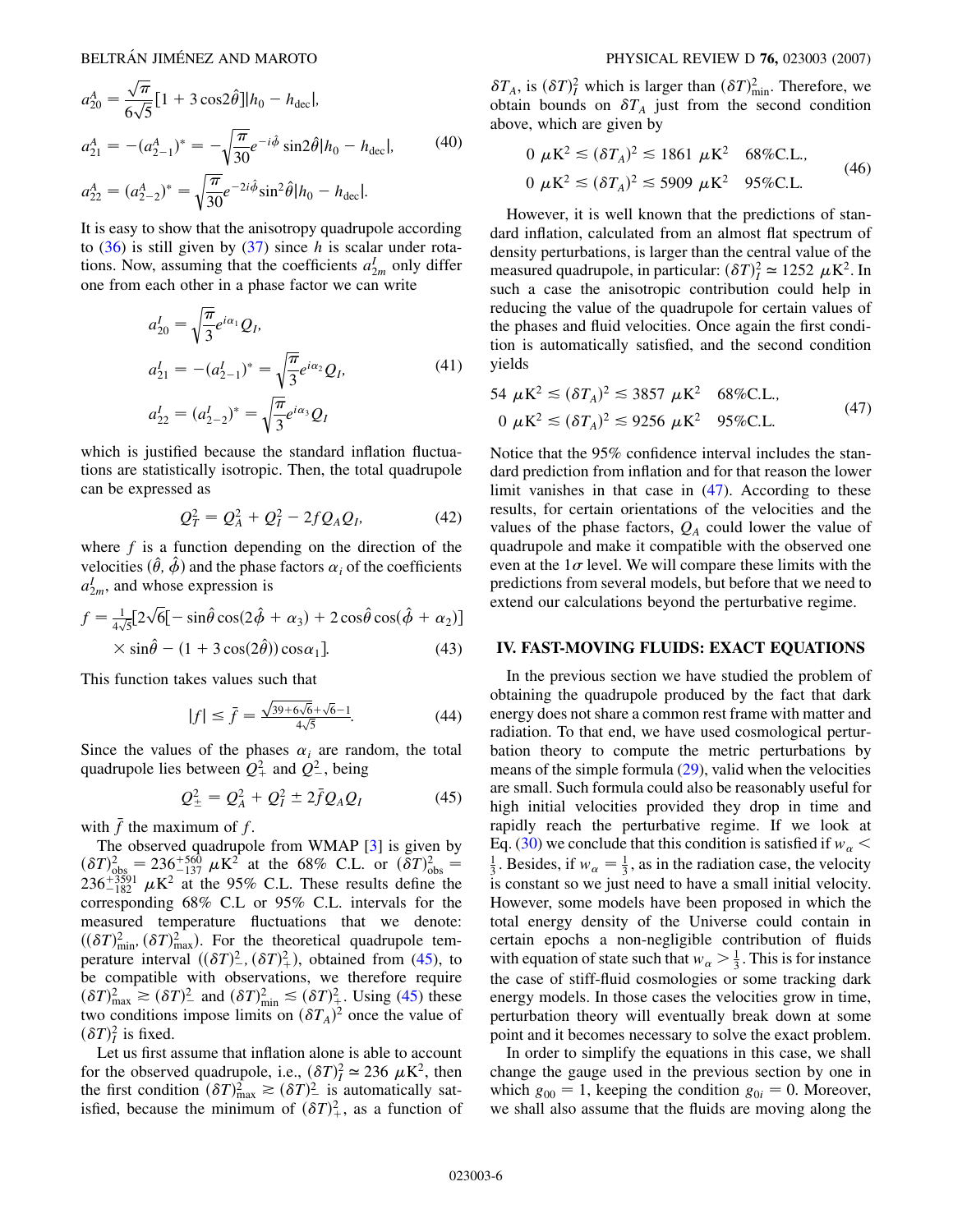<span id="page-6-0"></span>*z*-axis with no rotation which means that axisymmetry holds. The most general metric having that symmetry with this gauge choice can be written as follows:

$$
ds^2 = dt^2 - a_\perp^2 (dx^2 + dy^2) - a_\parallel^2 dz^2.
$$
 (48)

<span id="page-6-1"></span>On the other hand, the energy-momentum tensor for each fluid reads:

$$
T_{\alpha 0}^{0} = \gamma_{\alpha}^{2} (\rho_{\alpha} + p_{\alpha}) - p_{\alpha},
$$
  
\n
$$
T_{\alpha 0}^{i} = \gamma_{\alpha}^{2} (\rho_{\alpha} + p_{\alpha}) v_{z\alpha} \delta^{iz},
$$
  
\n
$$
T_{\alpha i}^{0} = -\gamma_{\alpha}^{2} (\rho_{\alpha} + p_{\alpha}) a_{\parallel}^{2} v_{z\alpha} \delta_{iz},
$$
  
\n
$$
T_{\alpha j}^{i} = -\gamma_{\alpha}^{2} (\rho_{\alpha} + p_{\alpha}) a_{\parallel}^{2} v_{z\alpha}^{2} \delta^{iz} \delta_{jz} - p_{\alpha} \delta_{j}^{i}.
$$
\n(49)

Note that the velocities appearing in these expressions are no longer the same as those of the previous section since, here, we have defined them as derivatives with respect to the time  $t$  not with respect to  $\eta$ . However, it is easy to translate these velocities into the others just by defining a mean scale factor  $a \equiv$  $\sqrt[3]{a_{\perp}^2 a_{\parallel}}$  $\overline{a}$ because  $dt \approx ad\eta$  and, therefore,  $\frac{dx^i}{d\eta} \approx a \frac{dx^i}{dt}$ , which is a good approximation in the perturbative regime. Moreover, we have to notice that for an appropriate definition of fluid velocity, we have to rescale  $V \equiv a_{\parallel}v$ , so that  $V^2 \leq 1$ .

Now, it is convenient to introduce the variables  $\theta_{\alpha}$ defined by  $cosh\theta_{\alpha} = \gamma_{\alpha}$  so that the equations adopt a simpler structure. Velocities are related to  $\theta_{\alpha}$  by means of tanh $\theta_{\alpha} = a_{\parallel} v_{\alpha}$ . With these new variables, the Einstein equations from  $(48)$  $(48)$  and  $(49)$  $(49)$  $(49)$  take the form

$$
H_{\perp}^{2} + 2H_{\perp}H_{\parallel} = 8\pi G \sum_{\alpha} (\cosh^{2} \theta_{\alpha} + w_{\alpha} \sinh^{2} \theta_{\alpha}) \rho_{\alpha},
$$
\n(50)

$$
\dot{H}_{\perp} + \dot{H}_{\parallel} + H_{\perp}^2 + H_{\parallel}^2 + H_{\perp}H_{\parallel} = -8\pi G \sum_{\alpha} p_{\alpha}, \quad (51)
$$

$$
2\dot{H}_{\perp} + 3H_{\perp}^{2} = -8\pi G \sum_{\alpha} (w_{\alpha} \cosh^{2} \theta_{\alpha} + \sinh^{2} \theta_{\alpha}) \rho_{\alpha},
$$
\n(52)

<span id="page-6-3"></span>where  $\dot{=}$   $\frac{d}{dt}$  and  $H_{\perp} \equiv \dot{a}_{\perp}/a_{\perp}$ ,  $H_{\parallel} \equiv \dot{a}_{\parallel}/a_{\parallel}$  are the transverse and longitudinal expansion rates, respectively. These equations reduce to the Friedmann ones when  $a_{\perp} = a_{\parallel}$  and  $v_{z\alpha} = 0$ . Again, as in the perturbative case, we need some extra equations to close the problem which are those given by the independent energy-momentum tensor conservation. These equations can be written as follows:

$$
\dot{v}_{z\alpha} = -\frac{((w_{\alpha} - 1)\cosh^2\theta_{\alpha} - 1)H_{\parallel} + 2w_{\alpha}H_{\perp}}{(w_{\alpha} - 1)\cosh^2\theta_{\alpha} - w_{\alpha}}v_{z\alpha},
$$
\n(53)

$$
\dot{\rho}_{\alpha} = \frac{(1 + w_{\alpha})(H_{\parallel} + 2H_{\perp}\cosh^2\theta_{\alpha})}{(w_{\alpha} - 1)\cosh^2\theta_{\alpha} - w_{\alpha}}\rho_{\alpha}.
$$
 (54)

<span id="page-6-2"></span>Besides, one can find the following equations for the evolution of  $\theta_{\alpha}$ :

$$
\dot{\theta}_{\alpha} = -\frac{(w_{\alpha} - 1)H_{\parallel} + 2w_{\alpha}H_{\perp}}{(w_{\alpha} - 1)\cosh^2 \theta_{\alpha} - w_{\alpha}} \sinh \theta_{\alpha} \cosh \theta_{\alpha}.
$$
 (55)

The spatial geodesic equations for the metric considered are

$$
\frac{d^2x}{d\lambda^2} + 2H_{\perp} \frac{dt}{d\lambda} \frac{dx}{d\lambda} = 0,
$$
  
\n
$$
\frac{d^2y}{d\lambda^2} + 2H_{\perp} \frac{dt}{d\lambda} \frac{dy}{d\lambda} = 0,
$$
  
\n
$$
\frac{d^2z}{d\lambda^2} + 2H_{\parallel} \frac{dt}{d\lambda} \frac{dz}{d\lambda} = 0,
$$
\n(56)

where  $\lambda$  is an affine parameter. The first integral for these equations is given by

$$
\frac{d\vec{r}}{d\lambda} = \left(\frac{n_x}{a_\perp^2}, \frac{n_y}{a_\perp^2}, \frac{n_z}{a_\parallel^2}\right) \tag{57}
$$

being  $\vec{r} = (x, y, z)$  and the integration constants can be chosen for simplicity in such a way that  $\vec{n}^2 = 1$ . Moreover, from the condition of null geodesic we get

$$
\frac{dt}{d\lambda} = \sqrt{\frac{n_{\perp}^2}{a_{\perp}^2} + \frac{n_{\parallel}^2}{a_{\parallel}^2}}
$$
(58)

with  $n_{\perp}^2 = n_x^2 + n_y^2$  and  $n_{\parallel}^2 = n_z^2$ . Then, for an observer with velocity  $u^{\mu} = \gamma(1, \vec{v})$  the energy of the photon is

$$
\mathcal{E} = \gamma E \left[ \sqrt{\frac{n_{\perp}^2}{a_{\perp}^2} + \frac{n_{\parallel}^2}{a_{\parallel}^2}} - \vec{n} \cdot \vec{v} \right]
$$
 (59)

and the corresponding temperature fluctuation reads

$$
\frac{\delta T}{T} = \frac{\gamma_0 a_0}{\gamma_{\text{dec}} a_{\text{dec}}} \frac{\sqrt{\frac{n_1^2}{a_{\perp 0}^2} + \frac{n_{\parallel}^2}{a_{\parallel 0}^2}} - \vec{n} \cdot \vec{v}_0}{\sqrt{\frac{n_1^2}{a_{\text{1dec}}^2} + \frac{n_{\parallel}^2}{a_{\text{1dec}}^2}} - \vec{n} \cdot \vec{v}_{\text{dec}}}
$$
(60)

where again the indices 0 and dec denote the present and decoupling times, respectively.

## **V. MODEL EXAMPLES**

### **A. Constant equation of state**

The simplest dark energy model we will consider is that corresponding to a fluid with constant equation of state  $w_{\text{DE}} \approx -1$ . Note that in the case  $w_{\text{DE}} = -1$ , i.e. pure cosmological constant, dark energy does not contribute to the center of mass velocity  $(6)$  $(6)$  and, therefore, the center of mass frame agrees with the radiation frame. This means that all the fluids would share a common rest frame and no effects on the CMB would be possible. When  $w_{DE}$  is close to  $-1$ , the velocity of dark energy scales as  $\sim a^{-4}$  and its energy density is nearly constant (see Fig. [1](#page-7-0)). Since dark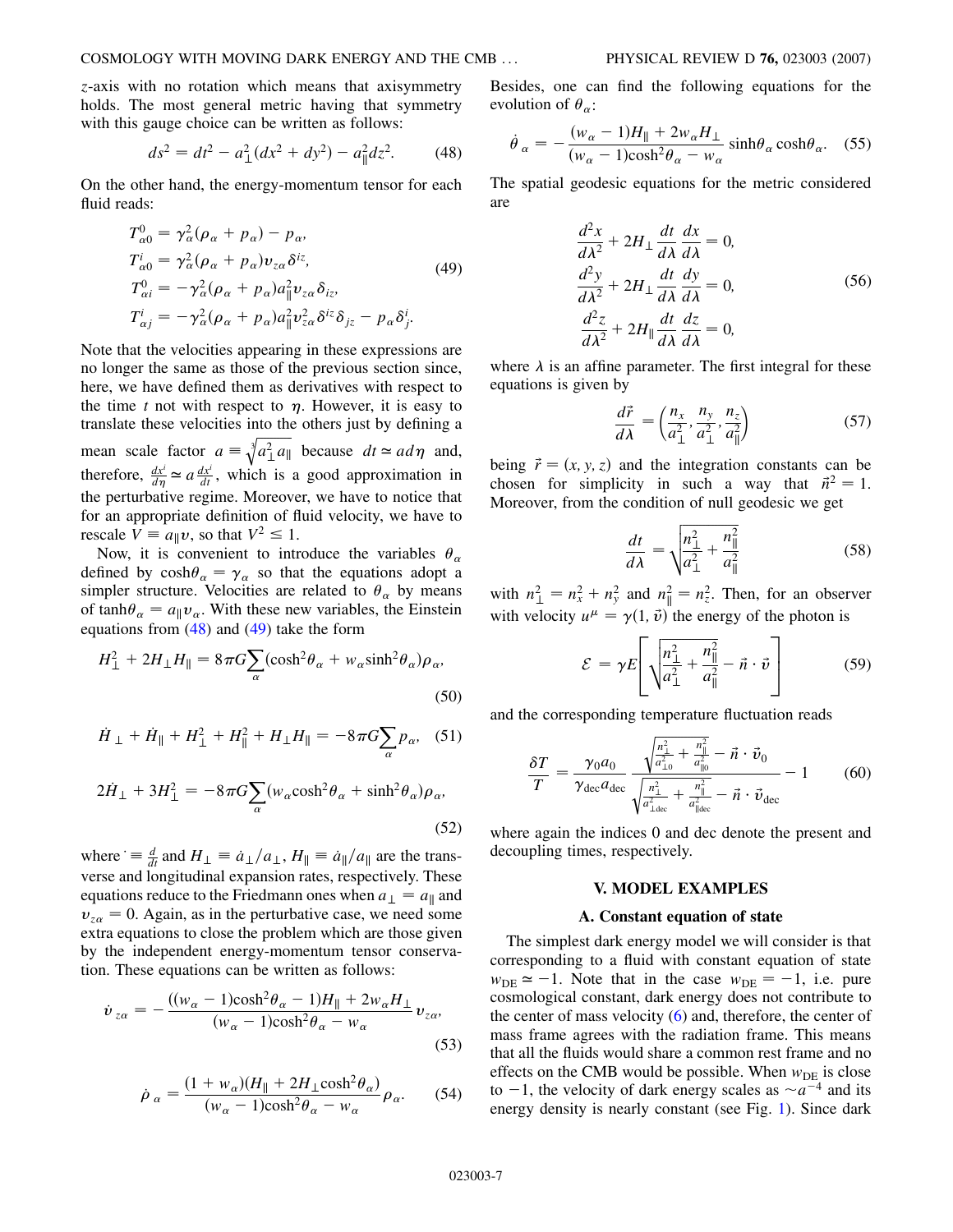<span id="page-7-0"></span>

FIG. 1 (color online). Evolution of densities and velocities in a model with constant equation of state as described in the text. Continuous line (blue) for dark energy, dashed-dotted line (red) for radiation, dotted line (cyan) for dark matter, and dashed line (green) for baryonic matter. On the left baryonic and dark matter are added together and plotted in a dashed line (green). Notice that in this plot dark matter is assumed to decouple at  $z \approx 10^5$ .

energy velocity decreases very fast, its contribution to the quadrupole is very small. Besides, the velocity of radiation (and therefore that of matter) is determined by the initial dark energy velocity and the gauge condition ([31](#page-4-4)) as

$$
\vec{v}_R = \frac{1 + w_{\text{DE}}}{1 + w_R} \frac{\Omega_{\text{DE}}}{\Omega_R} a_*^4 \vec{v}_{\text{DE}}^*,\tag{61}
$$

where  $\vec{v}_{\text{DE}}^*$  is the initial dark energy velocity. Taking  $\Omega_{\rm DE} = 0.73, \Omega_R = 8.18 \times 10^{-5}, w_{\rm DE} = -0.97, \text{ and } a_* \sim$  $10^{-6}$ , we get  $\vec{v}_R \approx 2 \times 10^{-22} \vec{v}_{\text{DE}}^*$ . The value of  $a_*$  taken corresponds to a favorable case since lower values would lead to much lower velocities of radiation and matter. Then, even for initial velocities of dark energy close to 1, the velocities of matter and radiation are extremely small, which means that the three fluids are very nearly at rest in the cosmic center of mass frame. That way, the quadrupole generated in this model is totally negligible.

### **B. Scaling models**

Scaling models [[22](#page-12-21)] are those with equation of state such that dark energy mimics the dominant component of the Universe throughout most of the Universe evolution. Thus, dark energy evolves as radiation before matter-radiation equality and as matter after that. However, in order to explain the accelerated expansion of the Universe, dark energy has to exit from that regime and join into one with  $w_{DE} < -1/3$  at some point. Then, the evolution of the dark energy density is given by

$$
\rho_{\rm DE} = \begin{cases}\n\rho_{\rm DE0} a_T^{-3w_{\rm DE}} a_{eq} a^{-4} & a < a_{eq} \\
\rho_{\rm DE0} a_T^{-3w_{\rm DE}} a^{-3} & a_{eq} < a < a_T, \\
\rho_{\rm DE0} a^{-3(w_{\rm DE}+1)} & a > a_T\n\end{cases}
$$
\n(62)

where as commented before,  $a_T$  is the scale factor when

dark energy leaves the scaling regime and  $\rho_{DE0}$  is the present value of the dark energy density.

In the evolution of dark energy velocity, we have to take into account the momentum conservation equation given (to first order) by  $(15)$  $(15)$  $(15)$ . This equation implies that the dark energy velocity must be discontinuous at the transition points since the equation of state jumps at those times whereas the quantity  $a^4(1 + w_{DE})\rho_{DE}\vec{v}_{DE}$  is constant, being  $\rho_{DE}$  continuous. With this in mind, we get the following evolution for dark energy velocity:

<span id="page-7-1"></span>
$$
\vec{v}_{\text{DE}} = \begin{cases} \vec{v}_{\text{DE}}^{*} & a < a_{eq} \\ \frac{4}{3} a_{eq} a^{-1} \vec{v}_{\text{DE}}^{*} & a_{eq} < a < a_{T}. \\ \frac{4a_{eq} a_{T}^{-3w_{\text{DE}}}}{3(1+w_{\text{DE}})} a^{3w_{\text{DE}}-1} \vec{v}_{\text{DE}}^{*} & a > a_{T}. \end{cases}
$$
(63)

The discontinuities in the velocity arise because we are considering abrupt changes in the equation of state. If these changes were smooth, the results would be essentially unaffected since the final values of the velocities would remain those in  $(63)$ . In Fig. [2](#page-8-0), we show the evolution of the energy densities and velocities for a typical scaling model.

We can see from the previous expression that, in the second transition, the closer  $w_{DE}$  is to  $-1$ , the more the velocity grows after the transition. The case  $w_{DE} = -1$  is not divergent because, if that was the case, the conservation equation would become trivial and the velocity evolution got from [\(30\)](#page-4-0) would not make sense anymore.

In these scaling models, the first transition can be set at the matter-radiation equality and the second one must be chosen such that we get the observed dark energy density today. Moreover, the initial velocity of radiation, and therefore that of matter, is fixed by the initial velocity of dark energy via the gauge condition  $(31)$  $(31)$  $(31)$ . Because matter is subdominant with respect to radiation before equality, the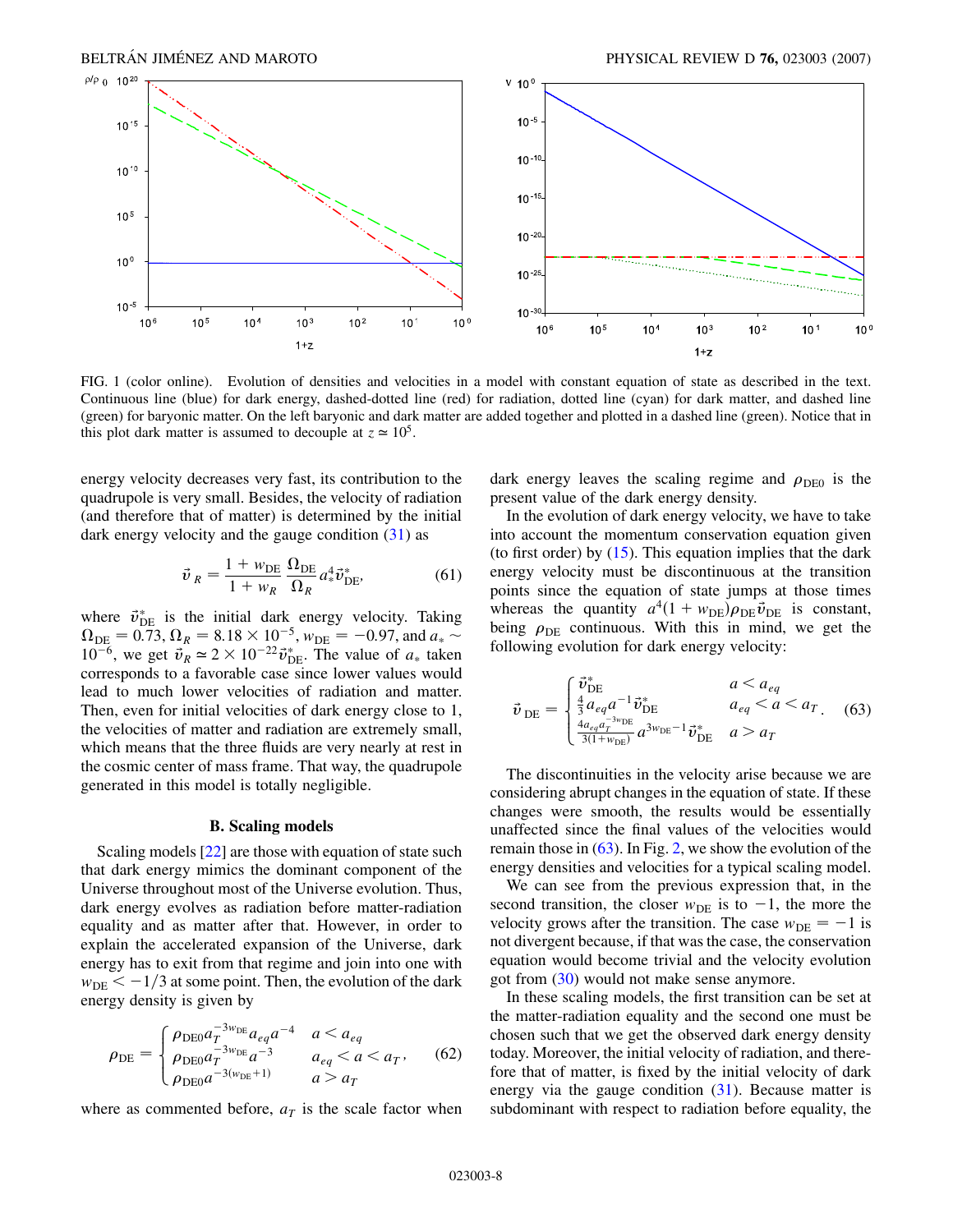<span id="page-8-0"></span>

FIG. 2 (color online). Densities and velocities evolution in a scaling model with  $v_{\text{DE}}^* = 0.1$  and  $\epsilon = 0.1$ . As in the previous figure, the continuous line (blue) is for dark energy, dashed-dotted line (red) for radiation, dotted line (cyan) for dark matter, and dashed line (green) for baryonic matter. On the left baryonic and dark matter are added together and plotted in a dashed line (green). Notice that in this plot dark matter is also assumed to decouple at  $z \approx 10^5$  and  $a_* = 10^{-10}$ .

<span id="page-8-3"></span>matter contribution in  $(31)$  can be neglected and we obtain that

$$
\vec{v}_R^* = -\epsilon \vec{v}_{\text{DE}}^*,\tag{64}
$$

where  $\epsilon = \rho_{DE}(a_*)/\rho_R(a_*)$  is the initial dark energy density fraction (neglecting the matter contribution). Notice that this fraction does not depend on  $a_{\ast}$ , because dark energy scales as radiation in the radiation-dominated era. Then, we can obtain a relation between  $a_T$  and  $\epsilon$  just by computing that quotient from the known expressions for the energy densities evolutions of each fluid. When doing that it results:

$$
a_T = \left[\frac{\Omega_{\text{DE}} a_{eq}}{\Omega_R \epsilon}\right]^{1/3w_{\text{DE}}}.\tag{65}
$$

<span id="page-8-1"></span>Since we need  $w_{DE}(z_T) < -1/3$  in order to have accelerated expansion, we see from the previous formula that  $a_T$ grows as  $\epsilon$  grows, more precisely if we take  $w_{DE}$ ( $z$  <  $(z_T) = -0.97$ , then  $a_T \propto \epsilon^{0.34}$ . Since primordial nucleosynthesis imposes an upper limit on  $\epsilon$ , we can establish also an upper limit on  $a_T$  just by setting the maximum value of  $\epsilon$ on ([65](#page-8-1)). This maximum value is  $\epsilon_{\text{max}} \approx 0.2$ , (see for in-stance [[23](#page-13-0)]) so we get the constraint  $a_T \le 0.41$  for this kind of scaling models where we have taken  $\Omega_{DE} = 0.73$ ,  $\Omega_R = 8.18 \times 10^{-5}$ , and  $a_{eq} = \frac{1}{3300}$ .

By inserting the corresponding values for the densities and velocities of the four fluids, as well as the equation of state considered into  $(33)$ , we can compute the quadrupole produced by the relative motion of the fluids. For our calculations we shall take  $\Omega_B = 0.046$ ,  $\Omega_{DM} = 0.23$ ,  $a_{\text{dec}} = \frac{1}{1100}$ , and  $w_{\text{DE}}(z \le z_T) = -0.97$  and the values given above. Figure [3](#page-8-2) shows the evolution of the contribution of each fluid to the metric perturbation  $h_{\alpha}$ . We can see that the typical behavior is a rapid growth during the radiation era to reach finally a slightly growing regime in the matter era (notice that the dependence on  $a<sub>*</sub>$  is only logarithmic). In spite of the fact that the perturbation is  $\mathcal{O}(v_{\text{DE}}^{*2})$ , the quadrupole is expected to be smaller because *h* barely grows in the epoch since decoupling to today and, as we mentioned in Sec. I, the quadrupole is essentially given by the growth of the perturbation during that epoch.

The quadrupole produced by scaling models is fixed by two parameters: the initial velocity  $v_{\text{DE}}^*$  and the initial energy ratio  $\epsilon$  of dark energy. It is easy to see from [\(33\)](#page-4-5) that  $h_{\alpha}$  and, therefore the quadrupole, is proportional to  $v_{\text{DE}}^{*2}$ . Obviously, this dependence is valid just for small

<span id="page-8-2"></span>

FIG. 3 (color online). Evolution of metric perturbations due to each fluid in a scaling model with  $\epsilon = 0.1$  and  $v_* = 0.1$ . We can see that the largest contribution comes from dark energy (continuous blue line) and matter (dashed green line) essentially does not contribute. Radiation is shown with a dashed-dotted (red) line.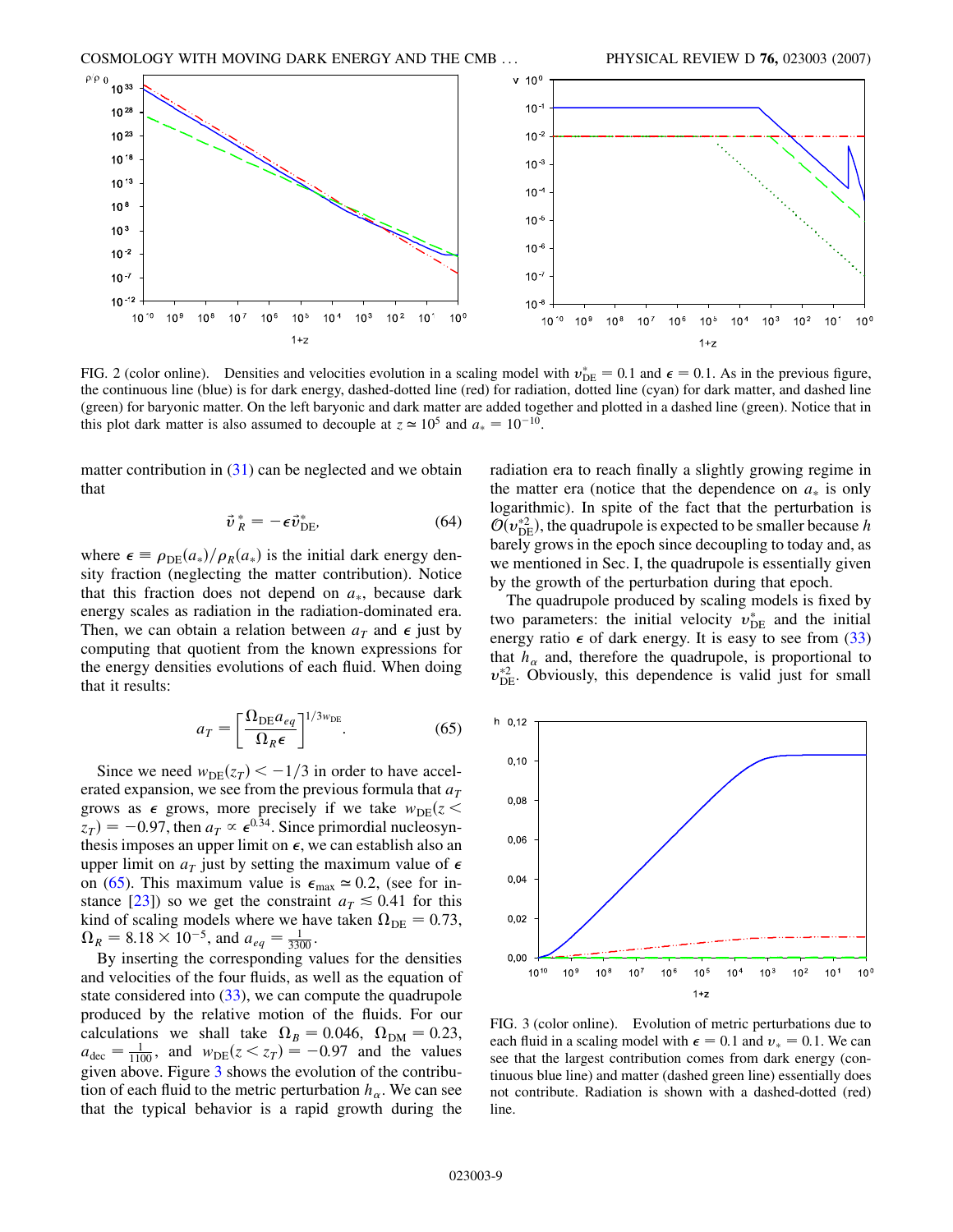velocities since when we consider velocities close to the speed of light we have to take into account relativistic effects. The dependence of the quadrupole on  $\epsilon$  can be found to be linear for  $\epsilon \leq 0.07$  with a slope 0.44 so we can conclude that the quadrupole is very well approximated by the simple expression

$$
Q_A \simeq 0.44 \epsilon v_{\rm DE}^{*2}.\tag{66}
$$

<span id="page-9-0"></span>As commented before, this expression is valid only for small velocities. According to the bounds on the quadrupole obtained in [\(46\)](#page-5-2) and ([47](#page-5-1)), there are allowed regions in the parameter space  $(\epsilon, v_{\text{DE}}^*)$ , which from [\(66\)](#page-9-0) are limited by the curves  $\epsilon = k_{\pm}/v_{*}^{2}$  where the constants  $k_{\pm}$  correspond to the upper and lower limits on  $Q_A$ . In Fig. [4](#page-9-1) we show these regions obtained numerically with the exact equations (see Sec. IV). As we said above, the second order calculation is a good approximation for velocities lower than 0.1. However, when the velocities are large (close to 1) values of  $\epsilon \leq O(10^{-6})$  are necessary in order to explain the observed quadrupole. Notice once again that these regions have been obtained in the case in which the measured quadrupole has two contributions, one coming from inflation and a second contribution coming from the fluids motion.

<span id="page-9-2"></span>To end this section we shall show why we can neglect the third term in  $(27)$  $(27)$  $(27)$  with respect to that containing the metric perturbation  $h_{ij}$ . Let us recall that term:

$$
(\vec{v} \cdot \vec{n})\vert_{\text{dec}}^0 (\vec{v}_{\text{dec}} \cdot \vec{n}). \tag{67}
$$

The first factor in this expression is nothing but the dipole which is  $\sim 10^{-3}$ . The second factor contains the velocity of the observer at decoupling time which coincides with matter velocity (and therefore with that of radiation) at

<span id="page-9-1"></span>

FIG. 4 (color online). Exclusion plot in the parameter space  $(\epsilon, v_{\text{DE}}^*)$  for a scaling dark energy model. The allowed region corresponds to the limits given in ([46](#page-5-2)). The dark (red) strip corresponds to the regions for which *QA* could explain the observed quadrupole at the 68% C.L. according to ([47](#page-5-1)).

that moment. Then, if we recall the relation ([64](#page-8-3)) between radiation and dark energy velocities, we find that this term is  $\sim 10^{-3} \epsilon v_{\text{DE}}^*$ . On the other hand, the last term in ([27](#page-3-3)) is  $\sim \epsilon v_{\text{DE}}^{*2}$  as we have just seen above. Hence, if we call  $Q_v$ and  $Q_h$  to the last two terms in [\(27](#page-3-3)), respectively, we have that  $Q_h \sim 10^3 v_{\rm DE}^* Q_v$  and we see that  $Q_v$  will be larger than  $Q_h$  only for  $v_{\text{DE}}^* < 10^{-3}$ . However, in such a case the contribution to the quadrupole is  $\leq 10^{-6} \epsilon$  which is negligible.

## **C. Tracking models**

In this section we would like to comment on the difficulties which can appear in certain dark energy models when we consider perturbations in the fluids velocities. In general, any model with a stiff stage in which its equation of state satisfies  $w > \frac{1}{3}$ , would be unstable with respect to velocity perturbations according to ([30](#page-4-0)). This could be the case of certain tracking models [\[24\]](#page-13-1). These are models in which the energy density of dark energy follows a common evolutionary track for a wide range of initial conditions. This attractor behavior makes these kinds of models an interesting alternative to a cosmological constant since they alleviate the so-called coincidence problem. Unlike scaling models, in this case dark energy does not necessarily mimic the dominant component. In the model proposed in [\[24\]](#page-13-1) the equation of state is initially close to 1, then it changes to  $-1$  and, finally, it oscillates around  $-0.2$ . Figure [5](#page-10-0) shows a typical behavior when  $w > \frac{1}{3}$ : first the velocity perturbation (defined as  $V \equiv a_{\parallel}v$ ) grows according to [\(30\)](#page-4-0) and asymptotically approaches 1. We can understand this from the exact conservation equations [\(53\)](#page-6-2) by taking the ultrarelativistic limit  $\theta \gg 1$ . This yields the solutions

$$
\nu = \nu_0 a_{\parallel}^{-1}, \qquad \rho = \rho_0 a_{\perp}^{-2((1+w)/(1-w))}.
$$
 (68)

This means that  $V \approx 1$  is a solution of the equations. In addition, the energy density for  $w > 1/3$  falls very fast with the expansion when compared with the usual behavior  $\rho = \rho_0 a^{-3(1+w)}$ . In addition,  $\gamma^2 \rho$ , which is the quantity that contributes to the Hubble rate in  $(50)$ , decays as  $(a_{\parallel}a_{\perp})^{-2}$ , once the fluid reaches the ultrarelativistic regime, regardless of the value of *w*.

In the limiting case of stiff fluids with  $w = 1$ , it is possible to obtain exact solutions. Thus the velocity perturbation and the energy density are

$$
V = V_0 a_{\perp}^2, \qquad \rho = \rho_0 \frac{e^{-4} \int H_{\perp} \cosh^2 \theta dt}{a_{\parallel}^2}.
$$
 (69)

Thus, the velocity of the fluid grows as  $a_{\perp}^2$  until it reaches the speed of light in a finite time and the density falls to zero at the same time because  $\theta$  becomes infinity at that moment. From that time on, the fluid will keep moving at the speed of light with vanishing energy density. Notice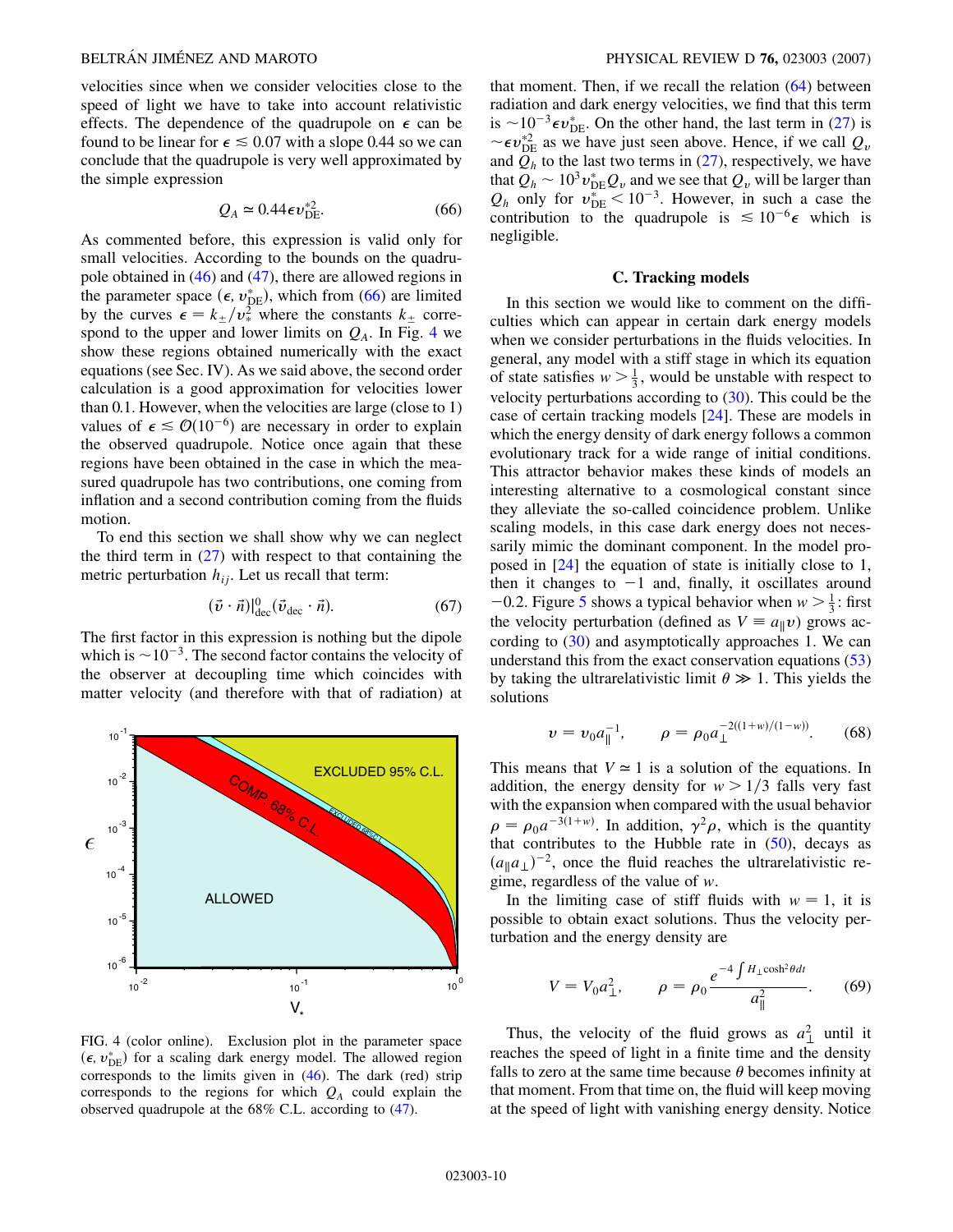<span id="page-10-0"></span>

FIG. 5 (color online). Densities and velocities evolution in a typical tracking model with an initial equation of state  $w_{\text{DE}} = 0.9$ , which changes to  $w_{\text{DE}} = -1$  and then to  $w_{\text{DE}} \sim -0.2$ . The continuous line (blue) is for dark energy in the model with moving dark energy, whereas the blue dotted line is for static dark energy, dashed-dotted line (red) for radiation, dashed line (green) for baryonic and dark matter. We see that when  $V_{\text{DE}}$  reaches 1, the corresponding density begins falling too fast to be able to recover the present value for  $\Omega_{\text{DE}}$ .

that  $\gamma$  becomes infinity in such a way that the momentum is conserved i.e. the matching between the two regimes must be taken so that  $\gamma^2 \rho$  is finite and continuous. In any case, we see that when the velocity is high enough the density falls to zero and, the closer *w* is to one, the faster the fall of the density is, so that we cannot recover the present value for the dark energy density. Notice that this general behavior is independent of the value of the initial velocity and, accordingly, even in models in which all the fluids are initially at rest, a small perturbation in the velocity could change dramatically the final values of the densities, unless fine-tunings of the transition redshifts are introduced.

## **D. Null dark energy**

<span id="page-10-1"></span>In this section we shall study the case in which dark energy behaves as a null fluid, whose energy-momentum tensor reads

$$
T_N^{\mu\nu} = (\rho_N + p_N)l^{\mu}l^{\nu} - p_Ng^{\mu\nu} \tag{70}
$$

with  $l^{\mu}$  a null vector given, in the Bianchi type I metric [\(48\)](#page-6-0), by  $l^{\mu} = (1, 0, 0, a_{\parallel}^{-1})$ . For this kind of fluid, the conservation of energy and momentum can be expressed as follows:

$$
0 = \dot{p}_N,\tag{71}
$$

$$
0 = (\dot{\rho}_N + \dot{p}_N) + 2(H_{\parallel} + H_{\perp})(\rho_N + p_N). \tag{72}
$$

These equations imply that the pressure is constant and that  $(\rho_N + p_N)$  scales as  $(a_{\parallel}a_{\perp})^{-2}$ , so that the energy density is given by  $\rho_N = \rho_{N0}(a_{\parallel} a_{\perp})^{-2} - p_{N0}$  where  $p_{N0}$  and  $\rho_{N0}$ are constants of integration. Since the anisotropy is expected to be small, the energy density of this fluid behaves as radiation during the early epoch and as a cosmological constant with energy density  $-p_{N0}$  at late times. Now, if we require  $\rho_N$  to be positive at all times, we conclude that the pressure must be negative, as corresponds to a cosmological constant. Notice that this is a general result for any null fluid whose energy-momentum tensor is given by ([70\)](#page-10-1). The transition between both regimes can be easily calculated and it is given by  $a_T \approx \left(-\frac{\rho_{N0}}{p_{N0}}\right)^{1/4}$ . Since  $p_{N0} =$  $-0.73 \rho_{c0}$ , where  $\rho_{c0}$  is the critical density today, we have that  $a_T = 0.1 \epsilon^{1/4}$  where  $\epsilon = \frac{\rho_{N0}}{\rho_{R0}}$  is the ratio of dark energy density with respect to radiation which is almost constant. Besides, this ratio is also the initial contribution of dark energy to the total energy density which has an upper limit imposed by primordial nucleosynthesis. Taking once again  $\epsilon_{\text{max}} \leq 0.2$ , we have an upper limit on the transition given by  $a_T \le 2 \times 10^{-2}$ .

The exact Einstein equations in this case are

<span id="page-10-2"></span>
$$
H_{\perp}^{2} + 2H_{\perp}H_{\parallel} = 8\pi G \sum_{\alpha} (\cosh^{2} \theta_{\alpha} + w_{\alpha} \sinh^{2} \theta_{\alpha}) \rho_{\alpha}
$$

$$
+ 8\pi G \rho_{N}, \qquad (73)
$$

$$
\dot{H}_{\perp} + \dot{H}_{\parallel} + H_{\perp}^2 + H_{\parallel}^2 + H_{\perp}H_{\parallel}
$$
\n
$$
= -8\pi G \sum_{\alpha} p_{\alpha} - 8\pi G p_{N}, \qquad (74)
$$

$$
2\dot{H}_{\perp} + 3H_{\perp}^{2} = -8\pi G \sum_{\alpha} (w_{\alpha} \cosh^{2} \theta_{\alpha} + \sinh^{2} \theta_{\alpha}) \rho_{\alpha}
$$

$$
- 8\pi G(\rho_{N} + 2p_{N}), \qquad (75)
$$

where now  $\alpha = B, DM, R$ . Moreover, we still have the gauge condition  $\vec{S} = 0$  which yields the following constraint: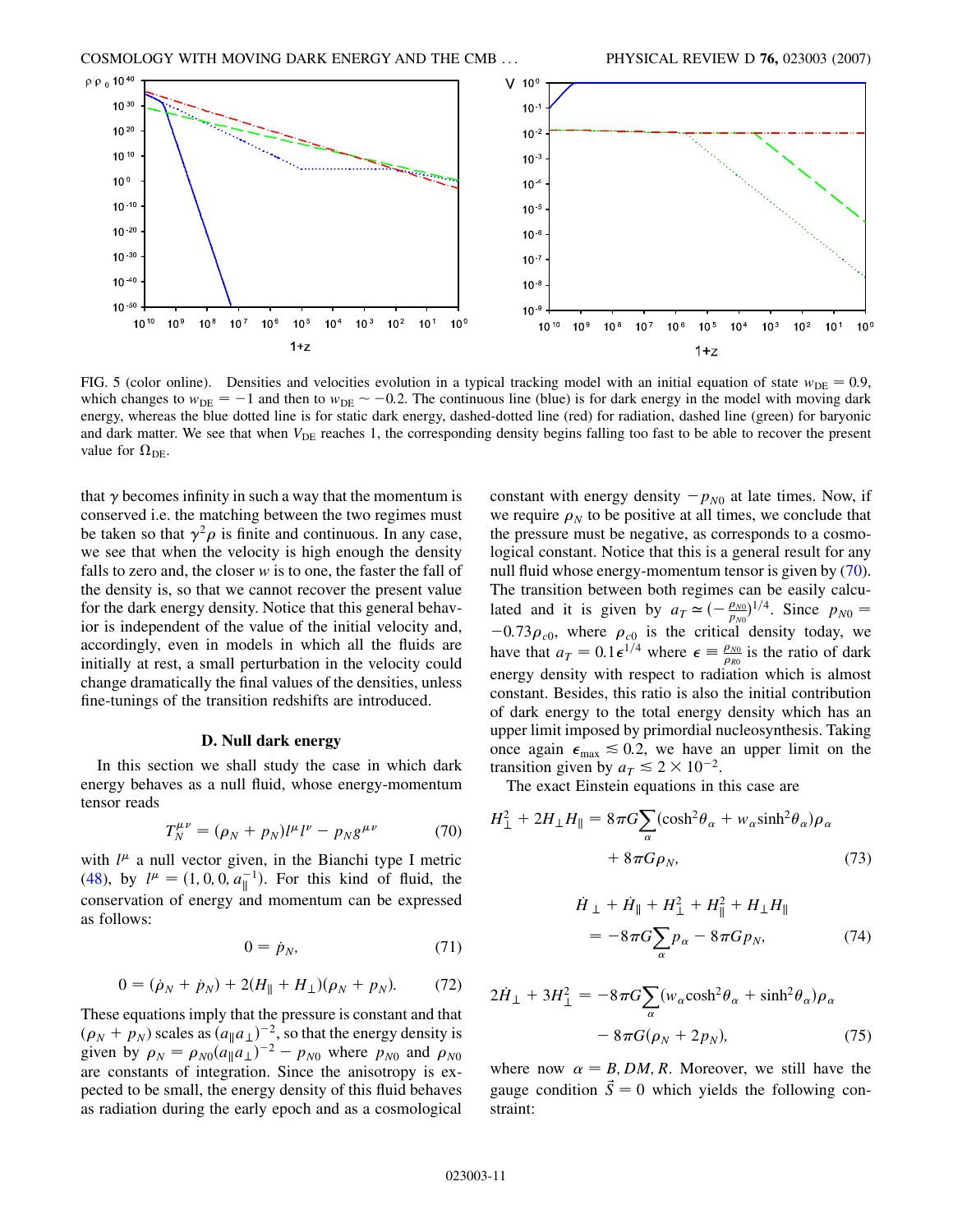$$
\sum_{\alpha} \gamma_{\alpha}^2 (\rho_{\alpha} + p_{\alpha}) v_{\alpha} + (\rho_N + p_N) = 0. \tag{76}
$$

<span id="page-11-1"></span>In the radiation-dominated era we can neglect the contribution of matter (dark matter and baryons) to the latter sum, so we get

$$
\gamma_R^2 v_R = -\frac{\rho_N + p_N}{\rho_R + p_R}.\tag{77}
$$

Since, in that epoch, dark energy must be subdominant with respect to radiation, the quotient on the RHS is small and, therefore, the velocity of radiation is also small. This allows us to consider the perturbative regimen in the velocities (except, obviously for the null fluid).

<span id="page-11-0"></span>Therefore, if we assume that the anisotropy generated is small we can set the following form for  $a_{\parallel}$  and  $a_{\perp}$ :

$$
a_{\perp} = a(1 + \delta_{\perp}), \qquad a_{\parallel} = a(1 + \delta_{\parallel}).
$$
 (78)

With this ansatz it is easy to see that  $h = 2(\delta_{\parallel} - \delta_{\perp}).$ Then, inserting [\(78\)](#page-11-0) in [\(75\)](#page-10-2) and expanding up to first order in  $\delta$ 's and  $v_\alpha$  we can get the following equation for *h*:

$$
\frac{d}{dt}\left(a^3\frac{dh}{dt}\right) = 2a^3(\rho_N + p_N). \tag{79}
$$

<span id="page-11-3"></span>This equation can be easily solved by means of two direct integrations and its solution can be expressed as follows:

$$
h = 6 \int_{a_*}^{a} \frac{1}{\tilde{a}^4} \left[ \int_{a_*}^{\hat{a}} \hat{a}^2 (\rho_N + p_N) \frac{d\hat{a}}{\sqrt{\sum_{\alpha} \rho_{\alpha}}} \right] \frac{d\tilde{a}}{\sqrt{\sum_{\alpha} \rho_{\alpha}}}.
$$
 (80)

In principle, the problem is not solved yet since  $\rho_N + p_N$ depends on  $\delta_{\parallel}$  and  $\delta_{\perp}$ . However, we can consider the lowest order in this quantity, i.e.,  $\rho_N + p_N = \rho_{N0}a^{-4}$  to obtain the dominant contribution to the quadrupole. This is

justified because  $\frac{\rho_{N0}}{\rho_{R0}}$  is of the same order as  $v_R$  as we can see from ([77](#page-11-1)). We have to note that, to this order, the quadrupole depends just on the null fluid because the first contribution to the anisotropy due to the rest of the fluids is of second order in the velocities, whereas the null fluid contributes to first order. In Fig. [6](#page-11-2) we plot the evolution of the fluids densities and *h* function for a null fluid with  $\epsilon$  $5 \times 10^{-6}$ .

In this model we only have one free parameter:  $\rho_{N0}$  or, equivalently,  $\epsilon = \frac{\rho_{N0}}{\rho_{R0}}$ , so we can get bounds on  $\epsilon$  just from [\(46\)](#page-5-2) and [\(47\)](#page-5-1). Besides, the quadrupole is linear in  $\epsilon$ , as we see looking at  $(80)$  $(80)$  $(80)$ , more precisely we have that the quadrupole is given by  $Q_A \approx 2.58\epsilon$ . Now again the contribution from the term  $Q_v$  given by ([67](#page-9-2)) is negligible compared with  $Q_A$  since  $Q_v \approx 10^{-3} \epsilon$ .

This expression is nearly independent of  $a_*$  because the quadrupole depends on the difference  $h_0 - h_{\text{dec}}$  which is not very sensitive to the time at which we set the initial conditions. Comparing the expression obtained for the quadrupole with the previous bounds, we get that the allowed region in [\(46\)](#page-5-2) corresponds to

$$
\epsilon \leq 6.1 \times 10^{-6} \quad 68\% \text{C.L.},
$$
  

$$
\epsilon \leq 1.1 \times 10^{-5} \quad 95\% \text{C.L.},
$$
  
(81)

whereas for

$$
1 \times 10^{-6} \le \epsilon \le 8.8 \times 10^{-6} \quad 68\% \text{C.L.},
$$
  
 
$$
0 \le \epsilon \le 1.4 \times 10^{-5} \quad 95\% \text{C.L.}
$$
 (82)

the null fluid could make the predicted quadrupole to agree with observations, as shown in  $(47)$ .

<span id="page-11-2"></span>

FIG. 6 (color online). Left: densities evolution for a null fluid with  $\epsilon = 5 \times 10^{-6}$ . Matter is plotted with dashed (green) line, dotteddashed (red) line for radiation, and continuous (blue) line for dark energy. We see that the null fluid behaves as in a scaling model except during the matter dominated epoch. Right: evolution of *h* showing that the anisotropy grows up to a maximum value where it keeps almost constant.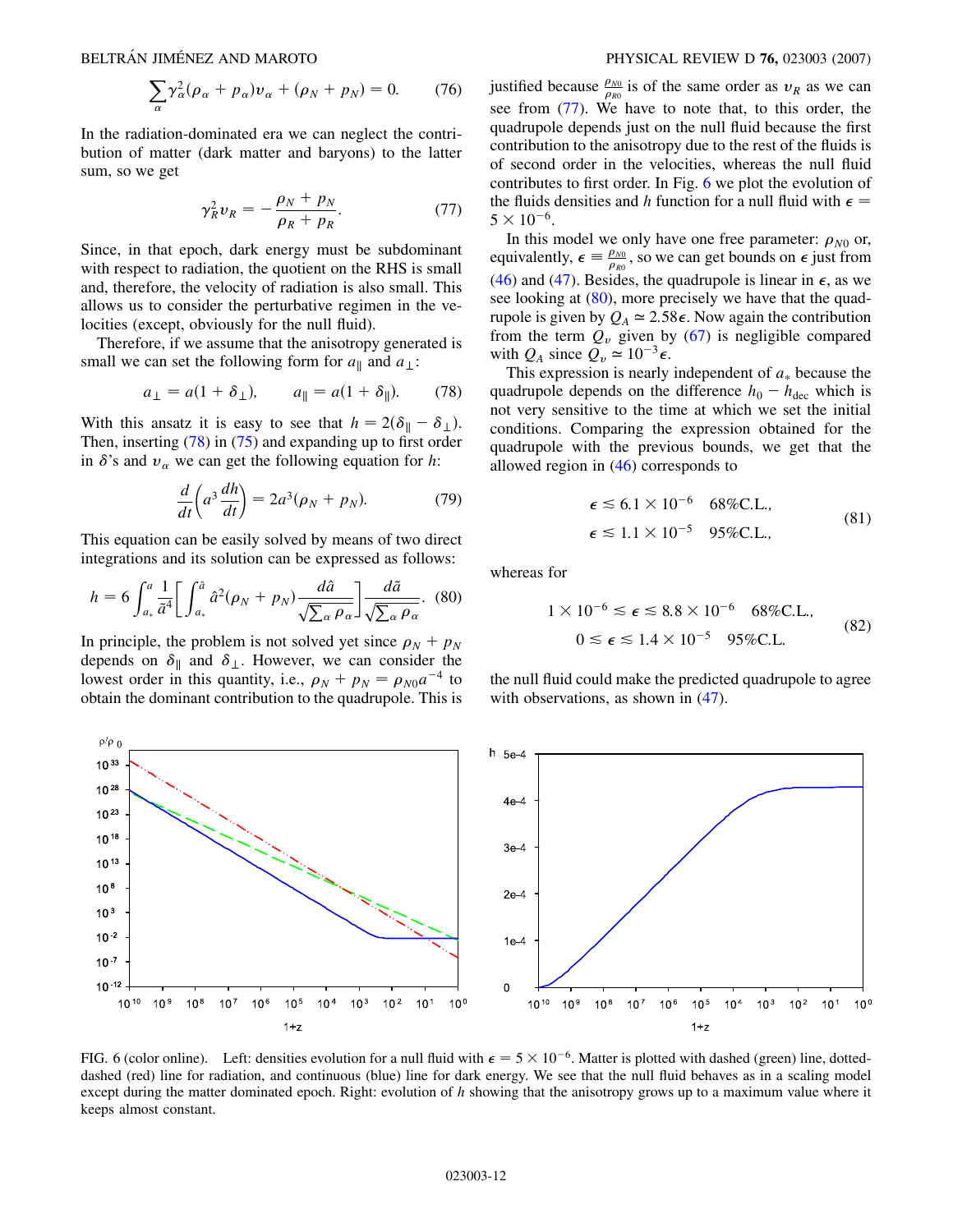# **VI. CONCLUSIONS AND DISCUSSION**

In this paper we have studied homogeneous models of dark energy in which the rest frame of the different fluids can differ from each other. We have considered the evolution of slow-moving and fast-moving fluids and shown that, starting from an initially isotropic universe, the fluids motions can generate an anisotropic expansion in which the anisotropy degree typically grows in time. Such anisotropies are shown to contribute to the CMB dipole and quadrupole only, but not to higher multipoles. We apply those results to some dark energy models and find that in models with constant equation of state, even for initial velocities of dark energy close to the speed of light, throughout the matter era all the fluids would practically share a common rest frame and therefore no effect on the quadrupole is expected. However, in the case of scaling models it is shown that the anisotropy grows during the radiation era and reaches an almost constant value during matter domination. The effect on the CMB quadrupole can be relevant and bounds on the velocity and initial fraction of dark energy can be found. We also find that for models with an initial stage in which the equation of state is stiffer than radiation, as for instance in some tracking models, the velocity approaches the speed of light whereas the energy density decays faster than in the case in which dark energy is at rest with respect to matter and radiation. This fact spoils the predictions of those models for the density parameters at late times. Finally we have considered also fluids moving at the speed of light and found that generically they behave as a cosmological constant at late time, provided their energy density is positive at all times, whereas they act as radiation at early times. The contribution to the quadrupole is also used to set limits on the relative contribution of dark energy in the radiationdominated era.

The models presented in this paper with moving fluids lead to Bianchi I anisotropic metrics of the type recently studied in [[21](#page-12-20)]. However unlike that model with decaying anisotropies generated by the presence of magnetic fields in the early universe, in our work the motion of dark energy supports the anisotropies which could have a nonnegligible value today.

Finally concerning the potential effects on the CMB polarization, it is well known [\[25\]](#page-13-2) that Bianchi models give rise to polarized radiation through Thomson scattering at decoupling time. This is also the case during the reionization period and therefore a potential contribution from dark energy motion is expected also in the polarization signal at large scales. Work is in progress in this direction.

### **ACKNOWLEDGMENTS**

We would like to thank A. de la Cruz Dombriz for useful comments. This work has been partially supported by DGICYT (Spain) under Project No. FPA 2004-02602 and No. FPA 2005-02327. The latter project has supported J. B. under the grant No. BES-2006-12059 by Ministerio de Educación y Ciencia.

- <span id="page-12-0"></span>[1] A. G. Riess *et al.*, Astrophys. J. **607**, 665 (2004).
- <span id="page-12-1"></span>[2] P. Astier *et al.*, Astron. Astrophys. **447**, 31 (2006).
- <span id="page-12-2"></span>[3] D. N. Spergel *et al.*, arXiv:astro-ph/0603449; G. Hinshaw *et al.*, arXiv:astro-ph/0603451.
- <span id="page-12-3"></span>[4] P. J. E. Peebles and B. Ratra, Rev. Mod. Phys. **75**, 559 (2003).
- <span id="page-12-4"></span>[5] E. J. Copeland, M. Sami, and S. Tsujikawa, Int. J. Mod. Phys. D **15**, 1753 (2006).
- <span id="page-12-5"></span>[6] S. Nesseris and L. Perivolaropoulos, Phys. Rev. D **70**, 043531 (2004); **72**, 123519 (2005); B. A. Bassett, P. S. Corasaniti, and M. Kunz, Astrophys. J. **617**, L1 (2004); G. Barro Calvo and A. L. Maroto, Phys. Rev. D **74**, 083519 (2006).
- <span id="page-12-6"></span>[7] C. Wetterich, Nucl. Phys. **B302**, 668 (1988); R. R. Caldwell, R. Dave, and P. J. Steinhardt, Phys. Rev. Lett. **80**, 1582 (1998).
- <span id="page-12-7"></span>[8] G. Dvali, G. Gabadadze, and M. Porrati, Phys. Lett. B **485**, 208 (2000); L. Amendola, R. Gannouji, D. Polarski, and S. Tsujikawa, Phys. Rev. D **75**, 083504 (2007).
- <span id="page-12-8"></span>[9] R. Trotta and R. Bower, Astron. Geophys. **47**, 4.20  $(2006)$ .
- <span id="page-12-10"></span><span id="page-12-9"></span>[10] A. Albrecht *et al.*, arXiv:astro-ph/0609591.
- [11] A.L. Maroto, J. Cosmol. Astropart. Phys. 05 (2006) 015.
- <span id="page-12-11"></span>[12] A. L. Maroto, Int. J. Mod. Phys. D **15**, 2165 (2006); AIP Conf. Proc. **878**, 240 (2006).
- <span id="page-12-12"></span>[13] J. D. Barrow, Phys. Rev. D **55**, 7451 (1997).
- <span id="page-12-13"></span>[14] E. F. Bunn, P. Ferreira, and J. Silk, Phys. Rev. Lett. **77**, 2883 (1996).
- <span id="page-12-14"></span>[15] A. de Oliveira-Costa, M. Tegmark, M. Zaldarriaga, and A. Hamilton, Phys. Rev. D **69**, 063516 (2004); D. J. Schwarz, G. D. Starkman, D. Huterer, and C. J. Copi, Phys. Rev. Lett. **93**, 221301 (2004).
- <span id="page-12-15"></span>[16] K. Land and J. Magueijo, Phys. Rev. Lett. **95**, 071301 (2005).
- <span id="page-12-16"></span>[17] P. S. Letelier, Phys. Rev. D **22**, 807 (1980); S. S. Bayin, Astrophys. J. **303**, 101 (1986).
- <span id="page-12-17"></span>[18] V. F. Mukhanov, H. A. Feldman, and R. H. Brandenberger, Phys. Rep. **215**, 203 (1992).
- <span id="page-12-18"></span>[19] S. Dodelson, *Modern Cosmology* (Academic, New York, 2003).
- <span id="page-12-19"></span>[20] M. Giovannini, Int. J. Mod. Phys. D **14**, 363 (2005).
- <span id="page-12-20"></span>[21] L. Campanelli, P. Cea, and L. Tedesco, Phys. Rev. Lett. **97**, 131302 (2006).
- <span id="page-12-21"></span>[22] S. Capozziello, A. Melchiorri, and A. Schirone, Phys. Rev. D **70**, 101301 (2004); E. J. Copeland, A. R. Liddle, and D. Wands, Phys. Rev. D **57**, 4686 (1998); P. G. Ferreira